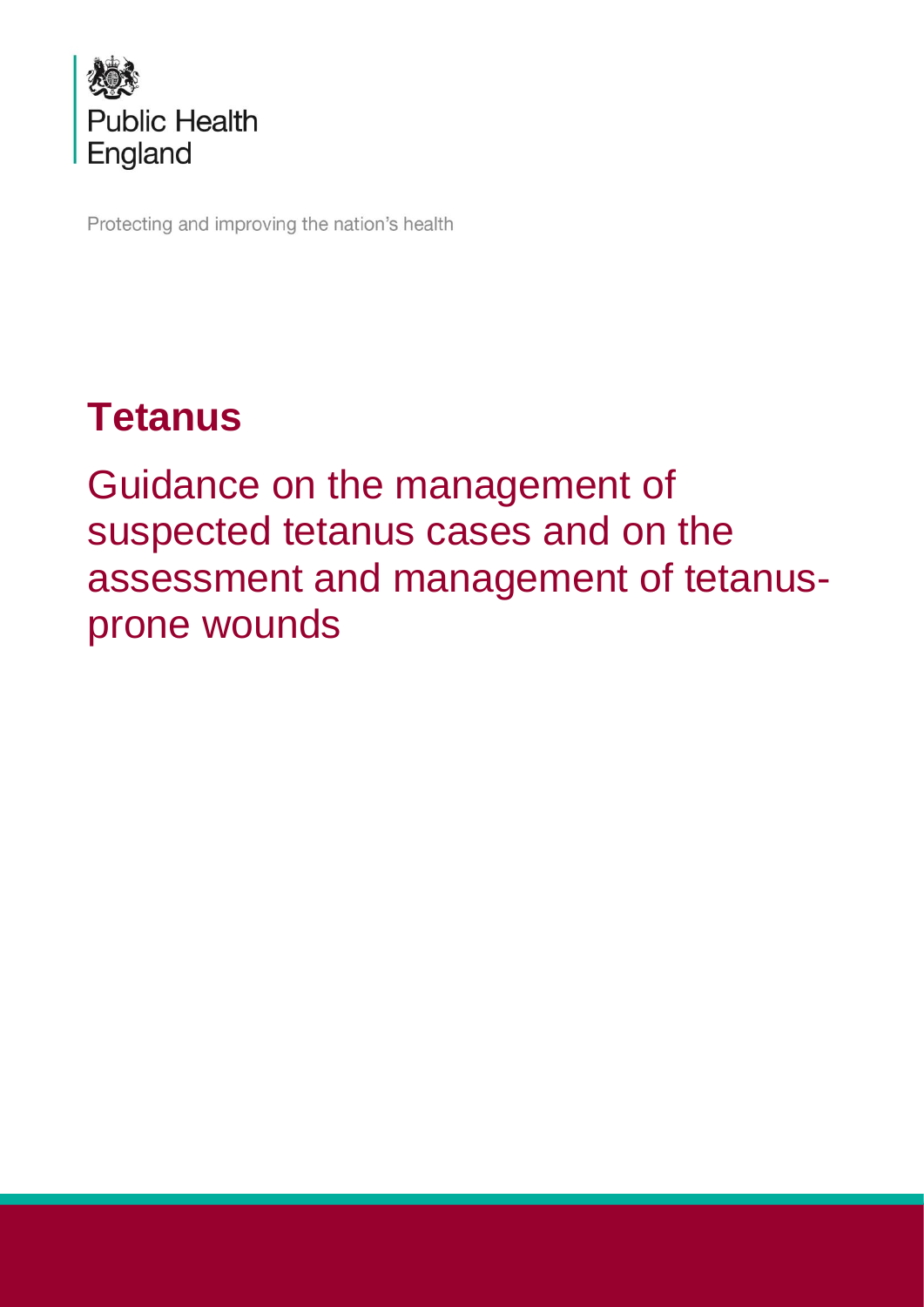## <span id="page-1-0"></span>About Public Health England

Public Health England exists to protect and improve the nation's health and wellbeing, and reduce health inequalities. We do this through world-leading science, knowledge and intelligence, advocacy, partnerships and the delivery of specialist public health services. We are an executive agency of the Department of Health and Social Care, and are a distinct delivery organisation with operational autonomy. We provide government, local government, the NHS, industry and the public with evidence-based professional, scientific and delivery expertise and support.

Public Health England Wellington House 133-155 Waterloo Road London SE1 8UG Tel: 020 7654 8000 [www.gov.uk/phe](http://www.gov.uk/phe) Twitter: [@PHE\\_uk](https://twitter.com/PHE_uk) Facebook: [www.facebook.com/PublicHealthEngland](http://www.facebook.com/PublicHealthEngland)

Prepared by: Gayatri Amirthalingam, Gauri Godbole, Meera Chand, Norman Fry, Colin Brown, Joanne White, Charlotte Gower.

This guidance was approved and signed off by the PHE Vaccine Science and Surveillance Group which includes representation from the Joint Committee on Vaccination and Immunisation (JCVI) and Northern Ireland, Scotland and Wales.

#### © Crown copyright 2019

You may re-use this information (excluding logos) free of charge in any format or medium, under the terms of the Open Government Licence v3.0. To view this licence, visit [OGL](https://www.nationalarchives.gov.uk/doc/open-government-licence/version/3/) or email [psi@nationalarchives.gsi.gov.uk.](mailto:psi@nationalarchives.gsi.gov.uk) Where we have identified any third party copyright information you will need to obtain permission from the copyright holders concerned.

Published July 2019 PHE publications **PHE** supports the UN



gateway number: GW-589 Sustainable Development Goals

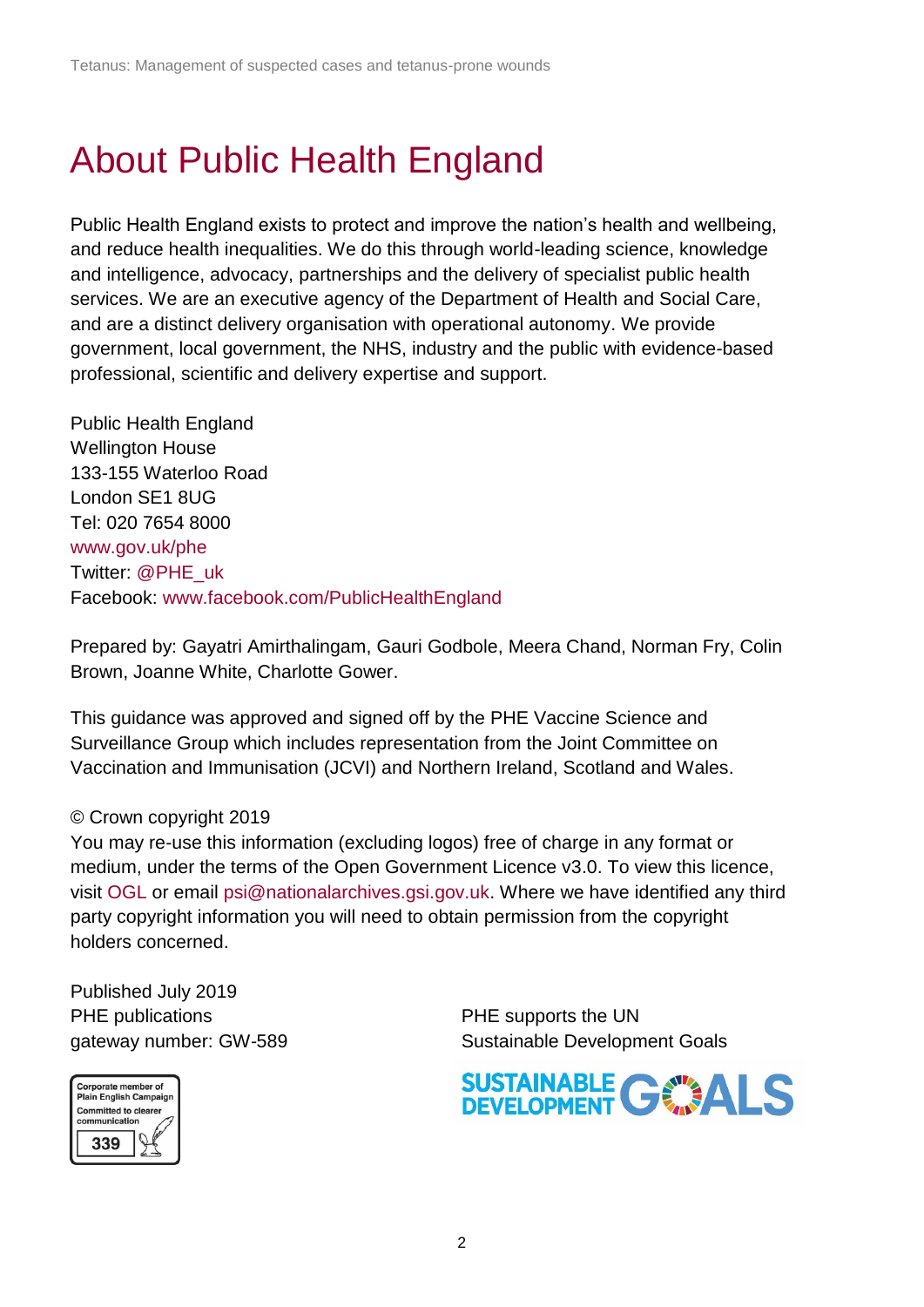## **Contents**

| About Public Health England                                                        | $\overline{2}$ |
|------------------------------------------------------------------------------------|----------------|
| Acknowledgements:                                                                  | 4              |
| Changes from previous guidance                                                     | 5              |
| Minor update to guidance 2019                                                      | 5              |
| Key changes to guidance 2018                                                       | 5              |
| Scope of this document                                                             | 6              |
| 1. Causative organism                                                              | 7              |
| 2. National epidemiology                                                           | 8              |
| 3. Clinical features                                                               | 9              |
| 4. Diagnosis                                                                       | 10             |
| 4.1 Laboratory testing to support clinical diagnosis                               | 10             |
| 5. Clinical management                                                             | 12             |
| 5.1 Treatment of clinical tetanus with intravenous immunoglobulin (IVIG)           | 12             |
| 6. Preventative measures                                                           | 14             |
| 6.1. Primary prevention                                                            | 14             |
| 6.1.1 Occupational health                                                          | 14             |
| 6.2 Management of tetanus-prone wounds                                             | 15             |
| 6.2.1 Post-exposure prophylaxis of tetanus-prone wounds with TIg for intramuscular |                |
| use (IM-TIg)                                                                       | 17             |
| 7. Reporting                                                                       | 20             |
| References                                                                         | 21             |
| Appendix 1: Algorithm for diagnosis of tetanus                                     | 22             |
| Appendix 2: Results from tetanus antitoxin assays for human normal immunoglobulin  | 23             |
| Manufacturers' contact details:                                                    | 24             |
| Appendix 3: Useful contact details                                                 | 26             |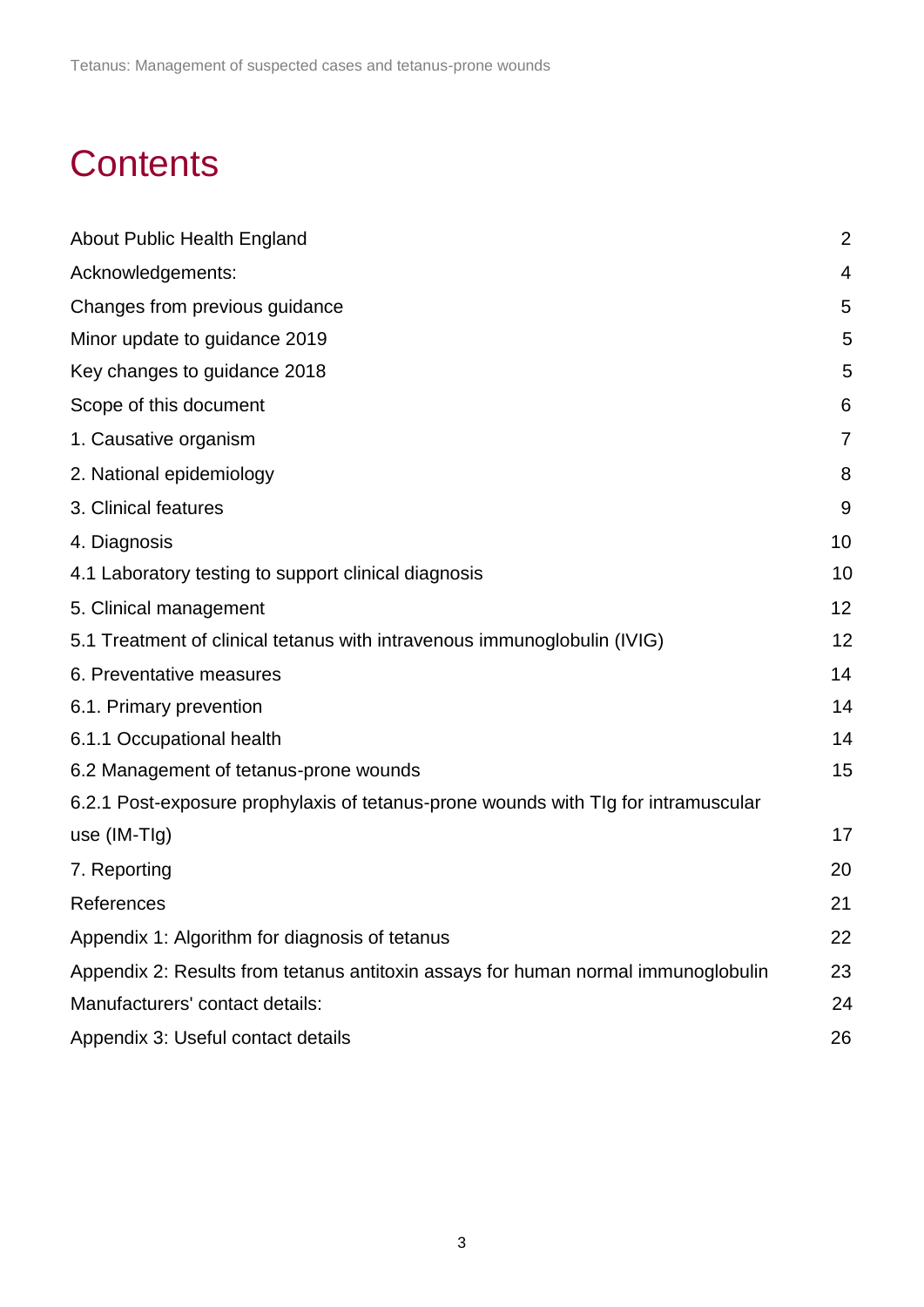## <span id="page-3-0"></span>Acknowledgements:

The authors gratefully acknowledge the expert review and advice received from:

Colleagues in the PHE immunisation, Hepatitis and Blood Safety Department

Dr Paul Stickings and colleagues at NIBSC

Dr Abhishek Katiyar at Royal Free London NHS Foundation Trust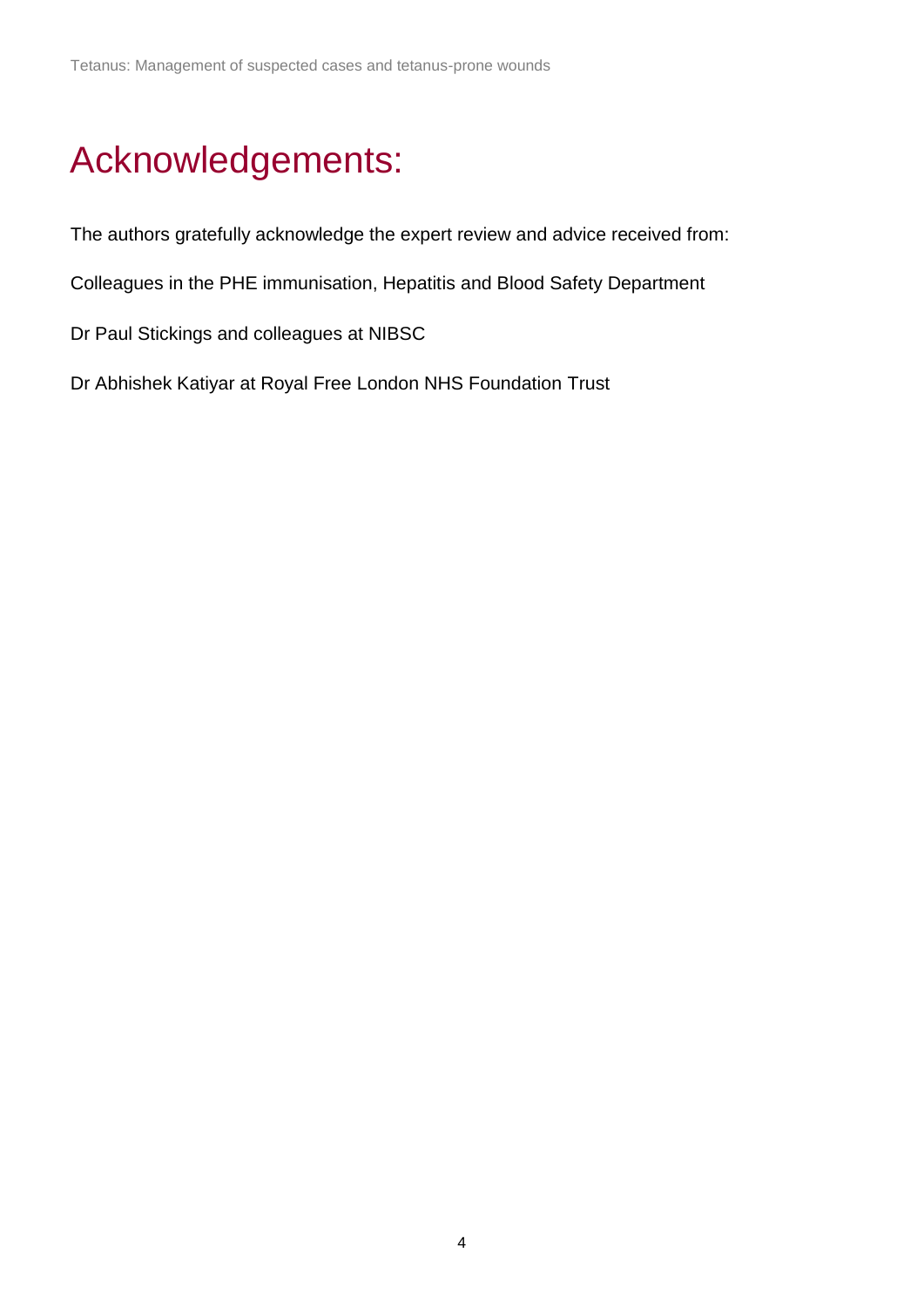# <span id="page-4-0"></span>Changes from previous guidance

### <span id="page-4-1"></span>Minor update to guidance 2019

Results of testing by National Institute for Biological Standards and Control (NIBSC) for anti-tetanus antibodies for additional IVIG products (for treatment of clinical tetanus) and HNIG products (for management of tetanus-prone wounds) are included.

### <span id="page-4-2"></span>Key changes to guidance 2018

These revised guidelines amalgamate previous guidelines on management of clinical tetanus and provide updated advice on laboratory testing and treatment of suspected tetanus cases and management of tetanus-prone wounds.

Emphasis is placed on the clinical diagnosis of suspected tetanus (rather than waiting for the results of laboratory investigations) as the major criterion for initiating treatment and case management.

The guidance emphasises the importance of PCR as the primary confirmatory laboratory test for the presence of tetanus toxin. However, a negative result is insufficient to exclude clinical tetanus.

Whilst historically serology testing has been a key method to support the investigation of clinically suspected tetanus, a review of recent cases highlighted that some cases of clinical tetanus occurred in the presence of protective levels of anti-tetanus antibodies (>0.1U/ml). Therefore antibody levels above the protective threshold is also not sufficient to rule out clinical tetanus.

Since the publication of interim guidance on use of intravenous immunoglobulin (IVIG), testing of additional IVIG products for the presence of anti-tetanus antibodies has been undertaken by NIBSC and is summarised. Recommendations for IVIG now incorporate results from this additional testing.

Guidance of classification of tetanus-prone wounds has been updated

Revised guidance on the use of intramuscular Tetanus specific immunoglobulin ( IM-TIg) and Human Normal Immunoglobulin (HNIG) for of the management of tetanusprone wounds is included in response to ongoing supply shortages. The updated guidance, which has been approved by the UK Joint Committee on Vaccination and Immunisation (JCVI) has been informed by an evidence review of the comparative boosting of a prophylactic dose of TIG with a booster dose of tetanus vaccine.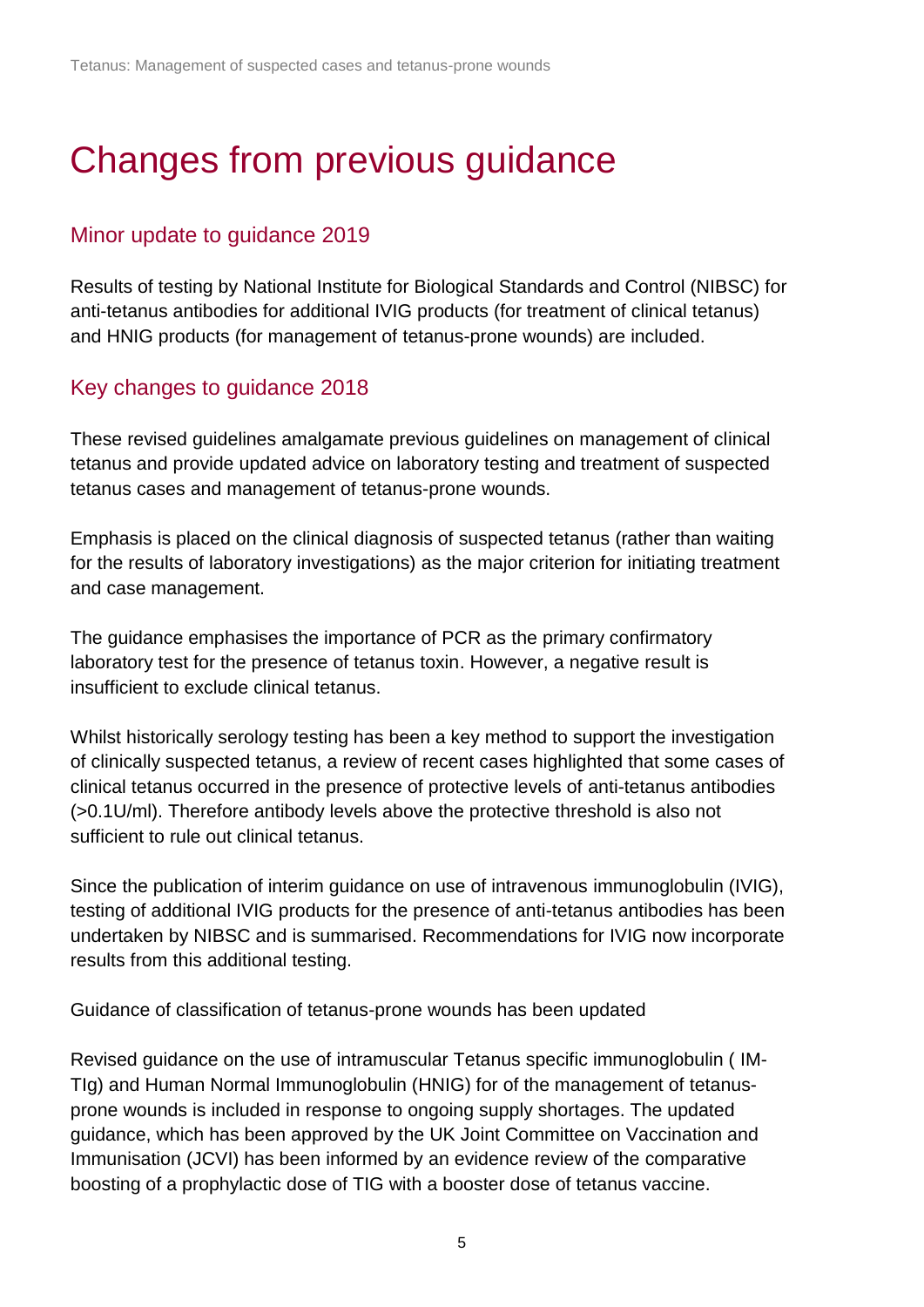# <span id="page-5-0"></span>Scope of this document

The scope of this document is to assist in the diagnosis, treatment and clinical management of cases of tetanus and in the management of tetanus-prone wounds. Further detailed information on tetanus vaccine and the national vaccination programme is available in the Green Book<sup>1</sup>.

www.gov.uk/government/publications/tetanus-the-green-book-chapter-30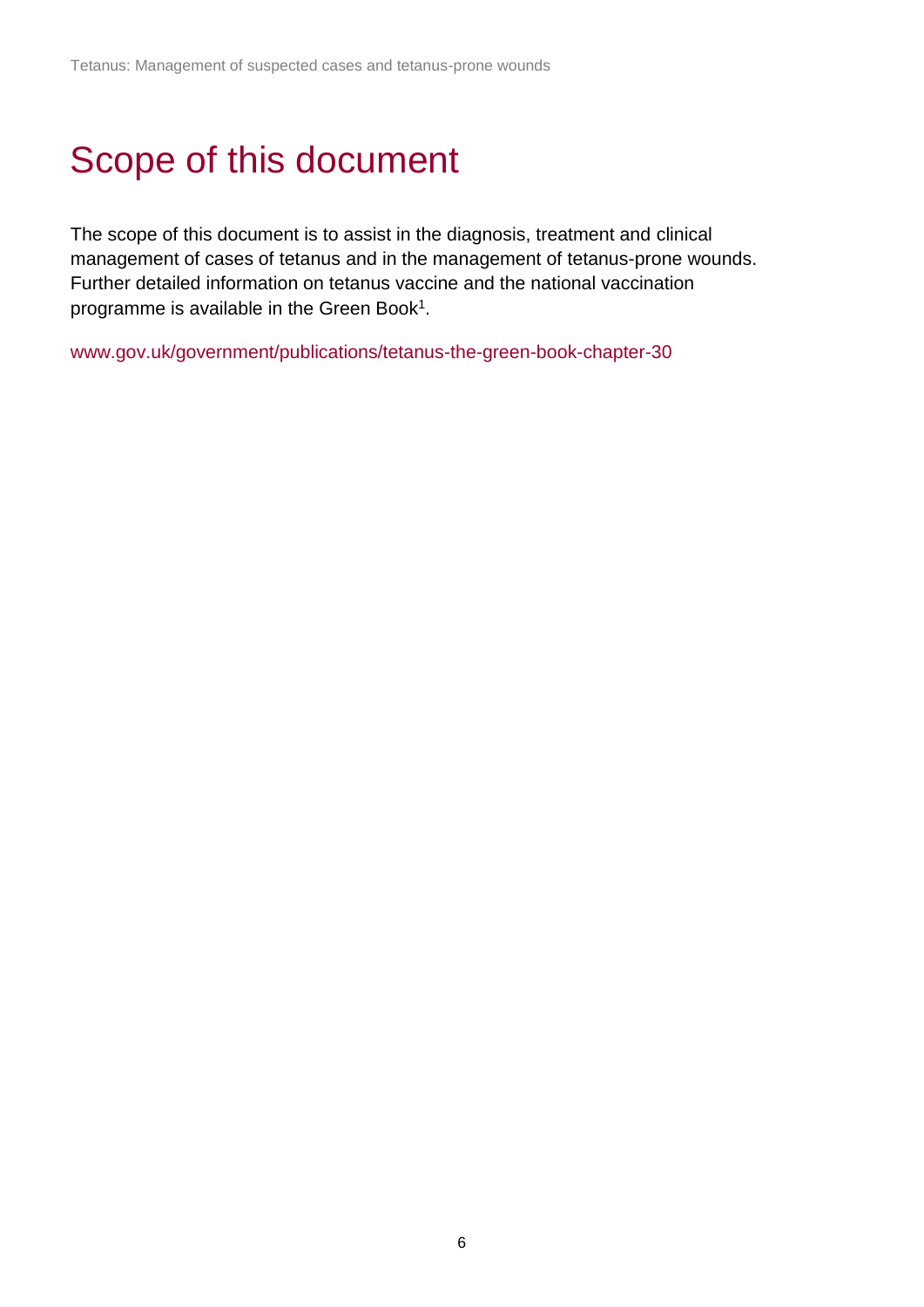# <span id="page-6-0"></span>1. Causative organism

Tetanus is caused by a neurotoxin produced by *Clostridium tetani*, an anaerobic sporeforming bacillus*. C. tetani* can be present in the gastrointestinal tract and faeces of horses and other animals. The spores are widespread in the environment, including in soil, and can survive hostile conditions for long periods of time. Human infection is acquired when tetanus spores are introduced into wounds. Classically this is through contaminated trauma, however tetanus may also follow injecting drug use or abdominal surgery. In some cases no exposure is reported and it is assumed that unnoticed minor wounds were the route of entry. The incubation period of the disease is usually between 3 and 21 days, although it may range from one day to several months, depending on the character, extent and localisation of the wound<sup>2</sup>.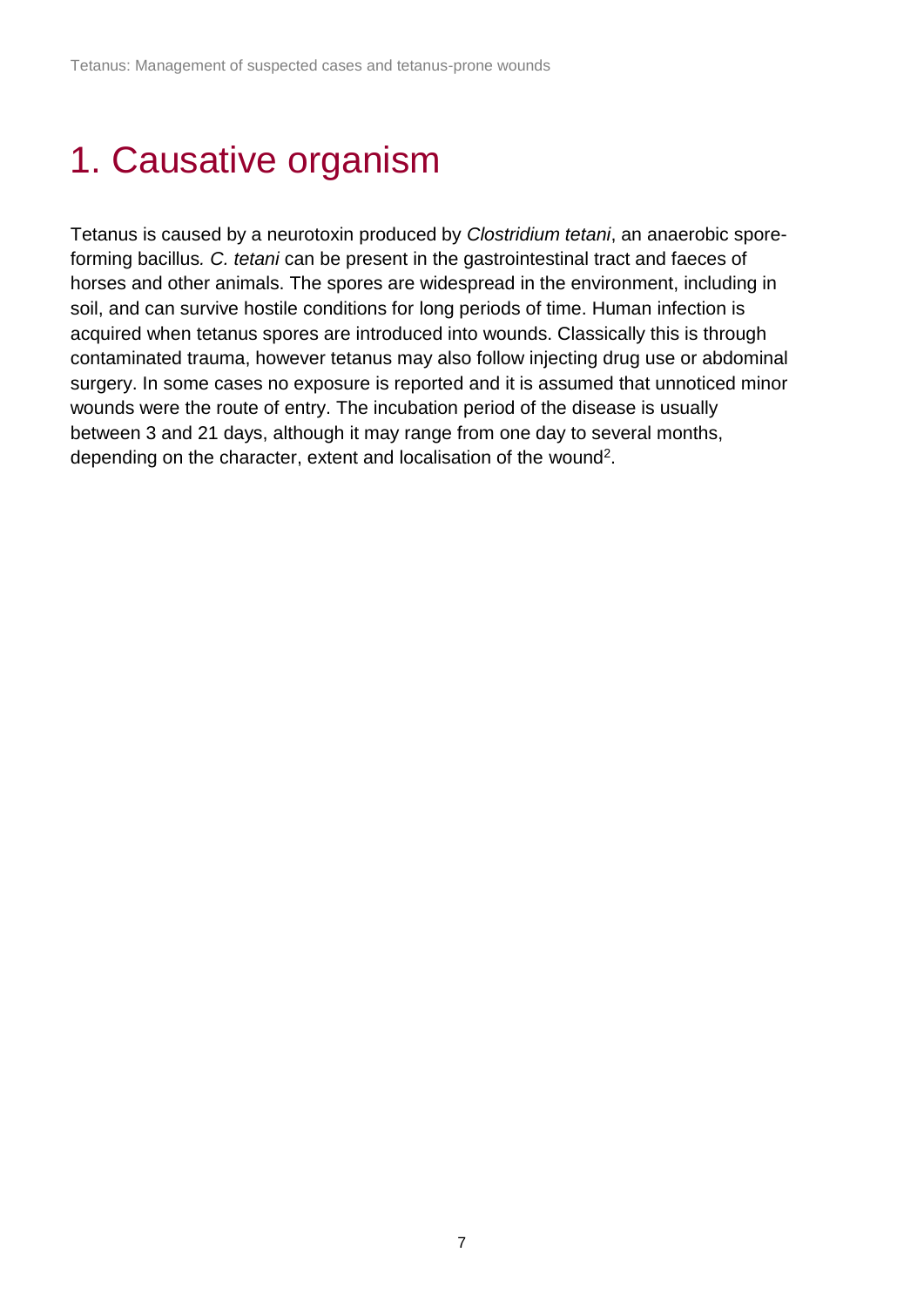# <span id="page-7-0"></span>2. National epidemiology

The incidence of tetanus decreased substantially following the introduction of national tetanus immunisation in 1961<sup>1</sup>. On average, over the last 3 decades, there have been less than 10 cases of tetanus per year reported in England and Wales<sup>3</sup>. Immunisation provides personal protection only since, as *C. tetani* is an environmentally acquired organism, there is no herd immunity effect. Between 2001-2018, 118 cases of tetanus were reported to Public Health England through multiple data sources (range 3-22 cases per year)<sup>3-5</sup>. The highest incidence has been observed among individuals aged over 64 years old who are at highest risk of being under-immunised, with very few cases of tetanus reported amongst children. Of the cases with information on immunisations status, less than 10% were appropriately immunised for their age. A characteristic of 2 of the recent tetanus cases in older individuals was that they were documented as having received a "booster" dose of a tetanus-toxoid containing vaccine, despite no evidence of primary vaccination.

More recently there has been a trend to more localised rather than generalised tetanus and the over-all case-fatality rate among all reported cases of tetanus in England and Wales reduced from 29% between 1984 and 2000 $^6$  to 11% in the following 14 years<sup>7</sup> suggesting the severity of illness may be decreased by partial immunity. Of the thirteen deaths reported in England & Wales between 2000 and 2018, 4 were cryptogenic with no reported injury.

Between July 2003 and September 2004, the first cluster of cases in people who inject drugs (PWID) in the UK was identified. This included 25 clinically diagnosed cases in young adults, of which 2 patients died (case fatality 8%)<sup>8</sup>. Potential sources of *C. tetani* in PWID include contamination of drugs, adulterants, paraphernalia, and skin. Intramuscular and subcutaneous drug use, in particular, is associated with tetanus infections<sup>9</sup>. Following this cluster in 2003/4, only 10 sporadic cases of tetanus were reported in PWID to the end of 2018.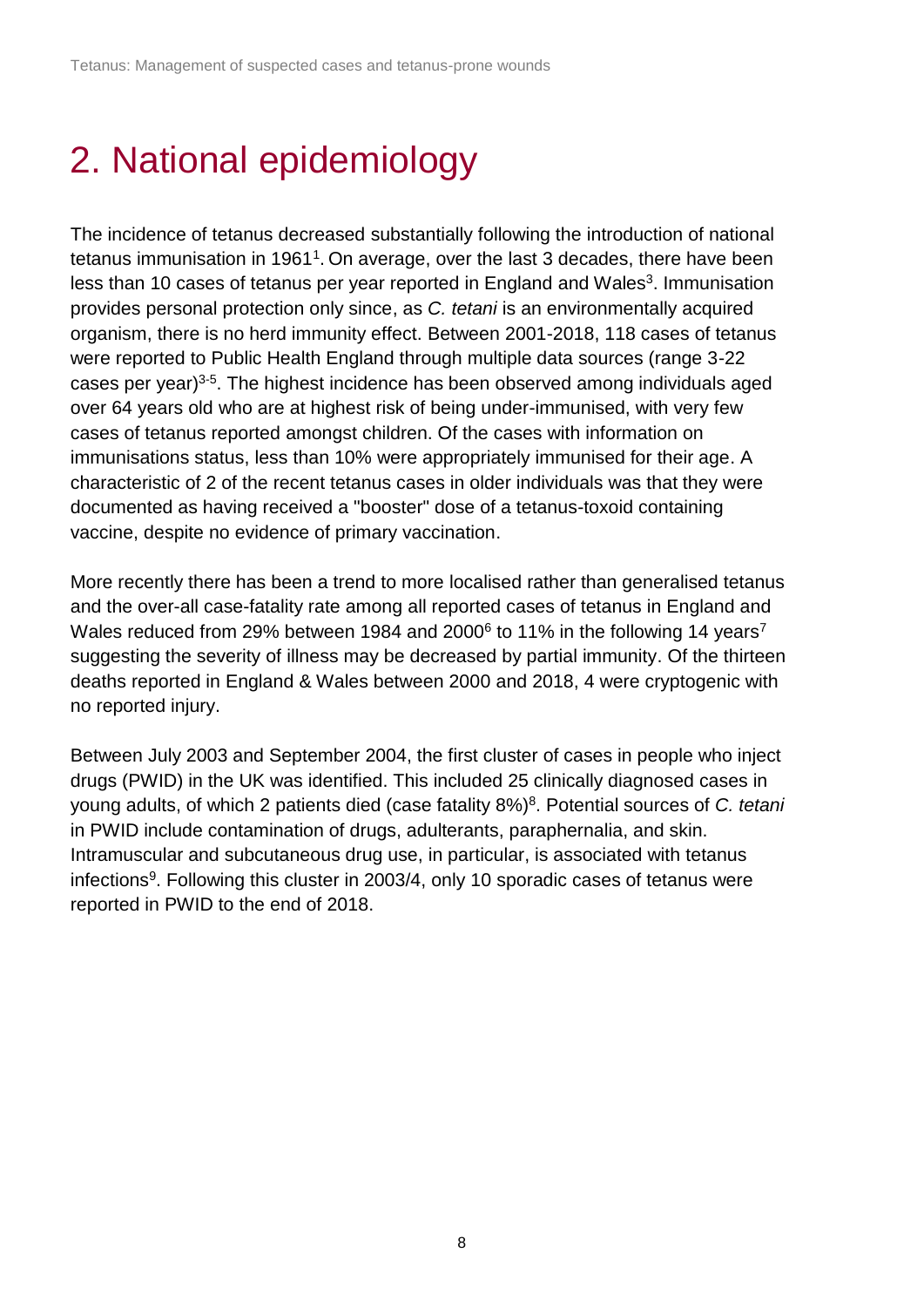## <span id="page-8-0"></span>3. Clinical features

The most common presentation of tetanus is generalised tetanus, however 2 other forms, local and cephalic, are also described<sup>2</sup>. Neonatal tetanus is also described but has been eliminated in the UK for decades.

Generalised tetanus is characterised by trismus (lockjaw), tonic contractions and spasms. Tonic contractions and spasms may lead to dysphagia, opisthotonus and a rigid abdomen. In severe cases they may cause respiratory difficulties. Autonomic instability is typical. Consciousness is not affected.

Localised tetanus is rigidity and spasms confined to the area around the site of the infection and may be more common in partially immunised individuals. Localised symptoms can continue for weeks or may develop into generalised tetanus.

Cephalic tetanus is localised tetanus after a head or neck injury, involving primarily the musculature supplied by the cranial nerves.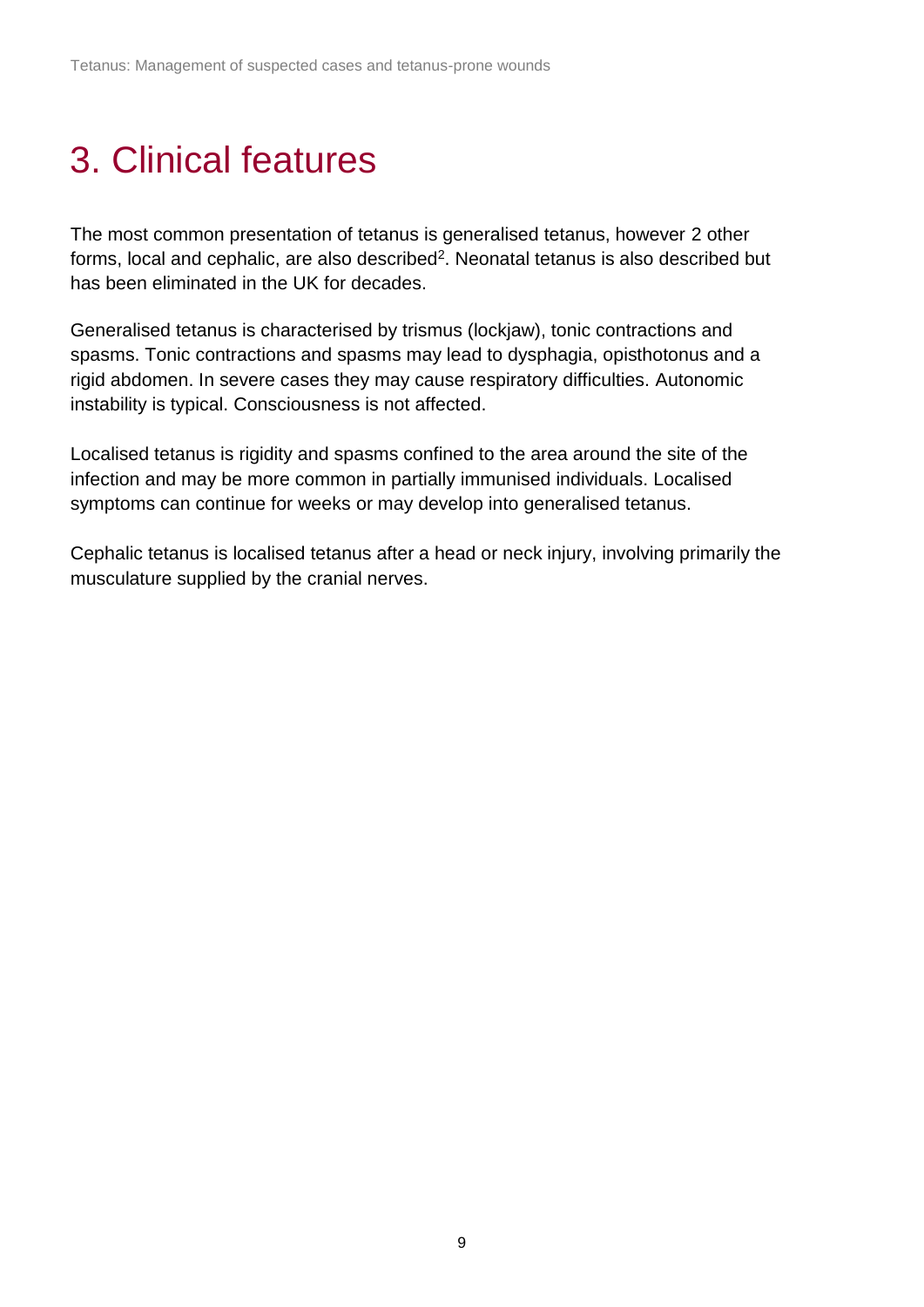# <span id="page-9-0"></span>4. Diagnosis

Tetanus is primarily a clinical diagnosis<sup>6</sup>. A probable case can be defined as:

*'In the absence of a more likely diagnosis, an acute illness with muscle spasms or hypertonia, and diagnosis of tetanus by a health care provider'.*

The key clinical features of generalised tetanus include at least 2 of the following: (i) Trismus (Painful muscular contractions primarily of the masseter and neck muscles leading to facial spasms) (ii) Painful muscular contractions of trunk muscles and (iii) Generalized spasms, frequently position of opisthotonus.

: **Table 1: Grading of severity Grade 1 (mild):** • **mild to moderate trismus and/or general spasticity, little or no dysphagia, no respiratory embarrassment Grade 2 (moderate):** • **moderate trismus and general spasticity, some dysphagia and respiratory embarrassment, and fleeting spasms occur. Grade 3a (severe):** • **severe trismus and general spasticity, severe dysphagia and respiratory difficulties, and severe and prolonged spasms (both spontaneous and on stimulation). Grade 3b (very severe):** • **as for severe tetanus plus autonomic dysfunction, particularly sympathetic overdrive.**

Severity can be graded as shown in Table 1

Localised tetanus (see Section 3) can present with symptoms around the site of the wound.

### <span id="page-9-1"></span>4.1 Laboratory testing to support clinical diagnosis

Laboratory tests are available to support the clinical diagnosis. Although a serum sample should be taken before administering immunoglobulin, **treatment of clinical case of tetanus should never be delayed to wait for the laboratory result**. [See **Appendix 1**: Algorithm for diagnosis of tetanus] and case management should proceed based on clinical review including clinical presentation, history of injury and vaccination status.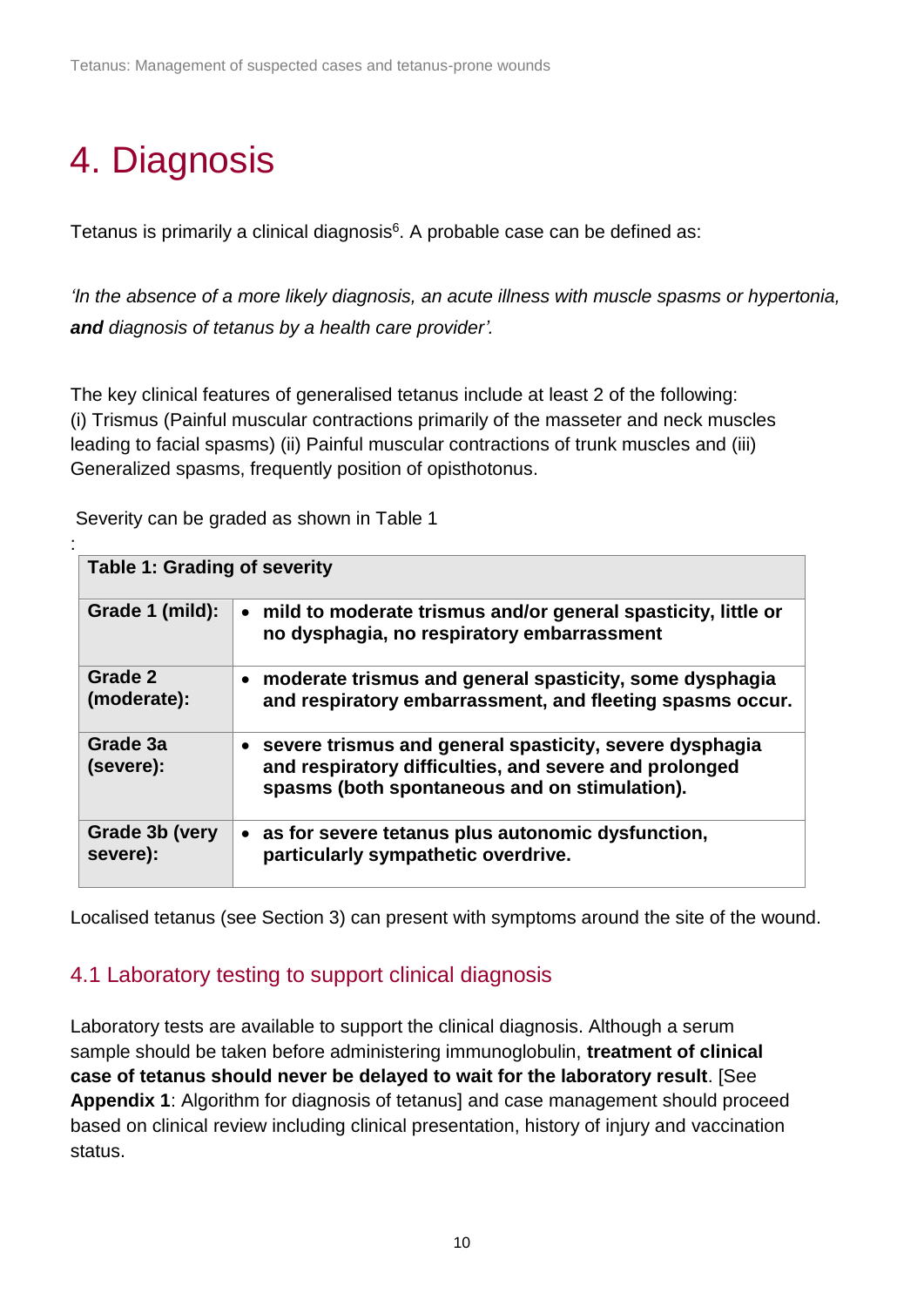### **Samples**

- 1. **Wound samples**: If there is an obvious wound, tissue or a wound swab may be sent in cooked meat broth for PCR and culture isolation of *C.tetani.* Tissue is the best specimen and debridement has an additional therapeutic benefit which is crucial in the management of tetanus.
- 2. **Isolates from culture**: Suspect clinical isolates should be sent in cooked meat broth.
- 3. **Serum**: A serum sample may also be collected. This should be taken before immunoglobulin is given. At least 3ml of serum or clotted blood are required.

All samples should be sent together to the Gastrointestinal Bacteria Reference Unit (GBRU), Public Health England, 61 Colindale Avenue London NW9 5EQ. Please notify the laboratory when sending samples (Tel: 0208 327 7887).

#### **Testing**

Laboratory investigations available to support a diagnosis of tetanus are:

**Detection of** *C. tetani* in wound material or from a pure isolate, by direct PCR and culture methods. A negative result does not exclude tetanus. This is the most sensitive test currently in use and wound debridement to obtain samples is clinically beneficial.

**Detection of toxin in serum**. This is a bio-assay and is only performed if the antibody level is below 0.1IU/ml. At higher serum antibody concentrations, the free toxin level is too low to be detected by the assay. A negative bioassay does not exclude tetanus. Cases requiring toxin testing should be discussed with the Gastrointestinal Bacteria Reference Unit (GBRU), Tel 020 8327 7887.

**Detection of IgG against tetanus toxoid in serum.** An antibody level of <0.1 IU/ml in serum taken during the acute illness but before administration of any immunologulin can support the diagnosis of tetanus. An antibody level of 0.1 IU/ml or above does not, however, exclude the diagnosis of tetanus. If in doubt regarding interpretation of the result, please contact the Respiratory and Vaccine Preventable Bacteria Reference Unit (RVPBRU) for advice (Tel; 020 8327 7887). POC Ab testing kits are not recommended for use in diagnosis of suspected tetanus (see below).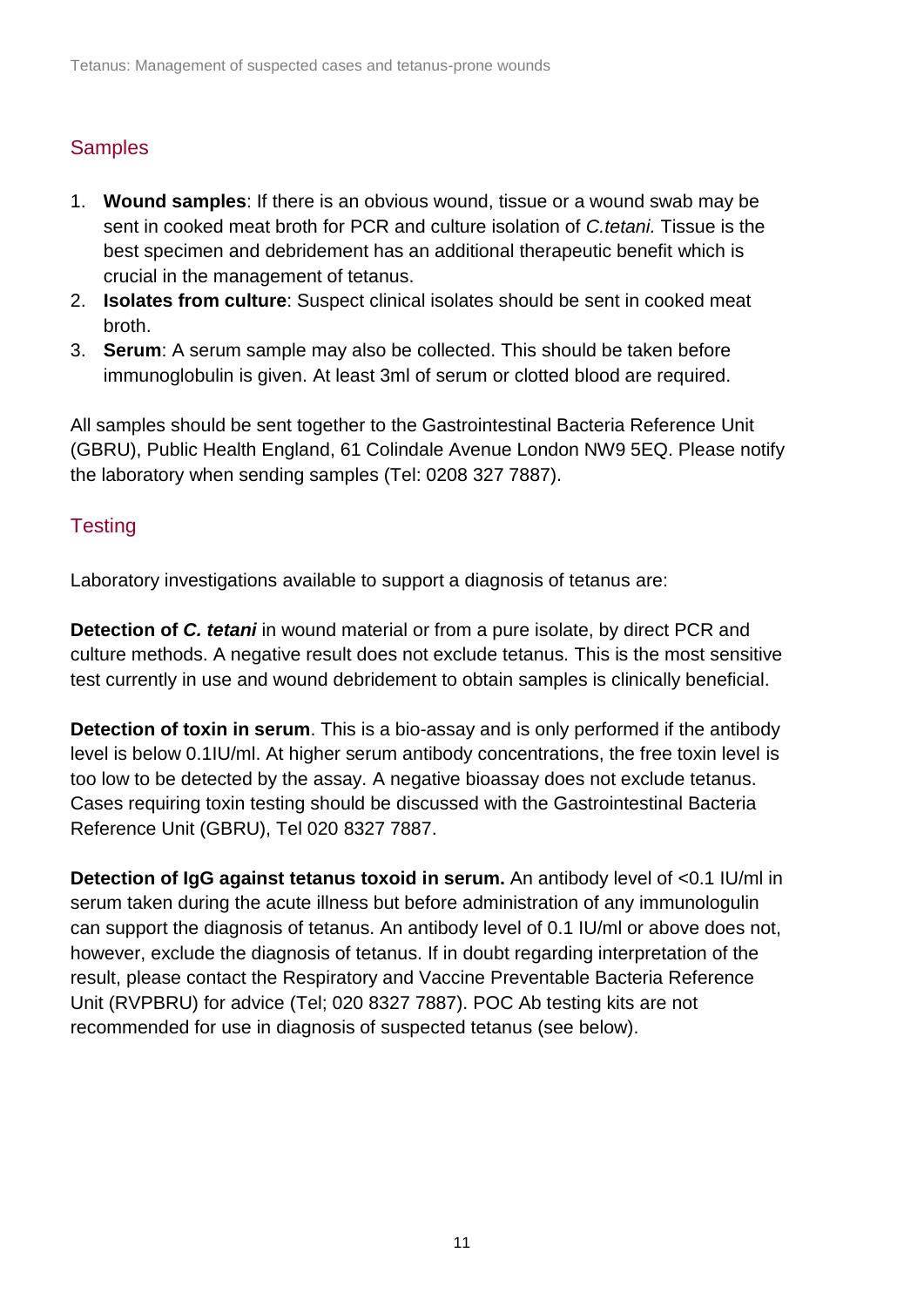# <span id="page-11-0"></span>5. Clinical management

Clinical management of suspected tetanus (including localised tetanus) includes:

- wound debridement
- antimicrobials including agents reliably active against anaerobes such as intravenous benzylpenicillin, metronidazole can used, please discuss with your local Microbiology team about choice of antibiotics and doses.
- intravenous Immunoglobulin (IVIG) based on weight (see section 5.1)
- vaccination with tetanus toxoid following recovery (see section 6.1)
- supportive care (benzodiazepines for muscle spasms, treatment of autonomic dysfuction, maintainence of ventilation, nursing in a quiet room etc)

### <span id="page-11-1"></span>5.1 Treatment of clinical tetanus with intravenous immunoglobulin (IVIG)

Early treatment with human intravenous immunoglobulin (IVIG) can be lifesaving and its use should be considered based on clinical judgement or diagnosis. An IV tetanus immunoglobulin (TIG) product is no longer available in the UK. In the absence of IV TIG, IVIG is the recommended treatment for clinical suspected tetanus. This is based on previous testing of the IVIG product Vigam 5% for anti-tetanus antibodies, which was carried out by the National Institute for Biological Standards and Control (NIBSC) and showed that Vigam contained reasonable levels of tetanus antibody when measured by ELISA which correlated well with in vivo Toxin Neutralising Test (TNT) anti-toxin assays. More recently, 10 further IVIG products that were being used in the NHS: Gammaplex (5%), Privigen 10%, Octagam (5& 10%), Intratect (5% & 10%), Flebogama (5% & 10%), Panzyga 10% and Gammunex 10% have been tested for the presence of anti-tetanus antibodies by NIBSC and have been shown to be comparable in terms of their anti tetanus potency. Test results are shown in Appendix 2.

The recommended dose of anti-tetanus antibodies is based on weight:

- for individuals less than 50 kg, 5,000 IU (international units)
- for individuals over 50 kg, 10,000 IU

The volume of human IVIG required to achieve the recommended dose of anti-tetanus antibodies is shown in Table 2: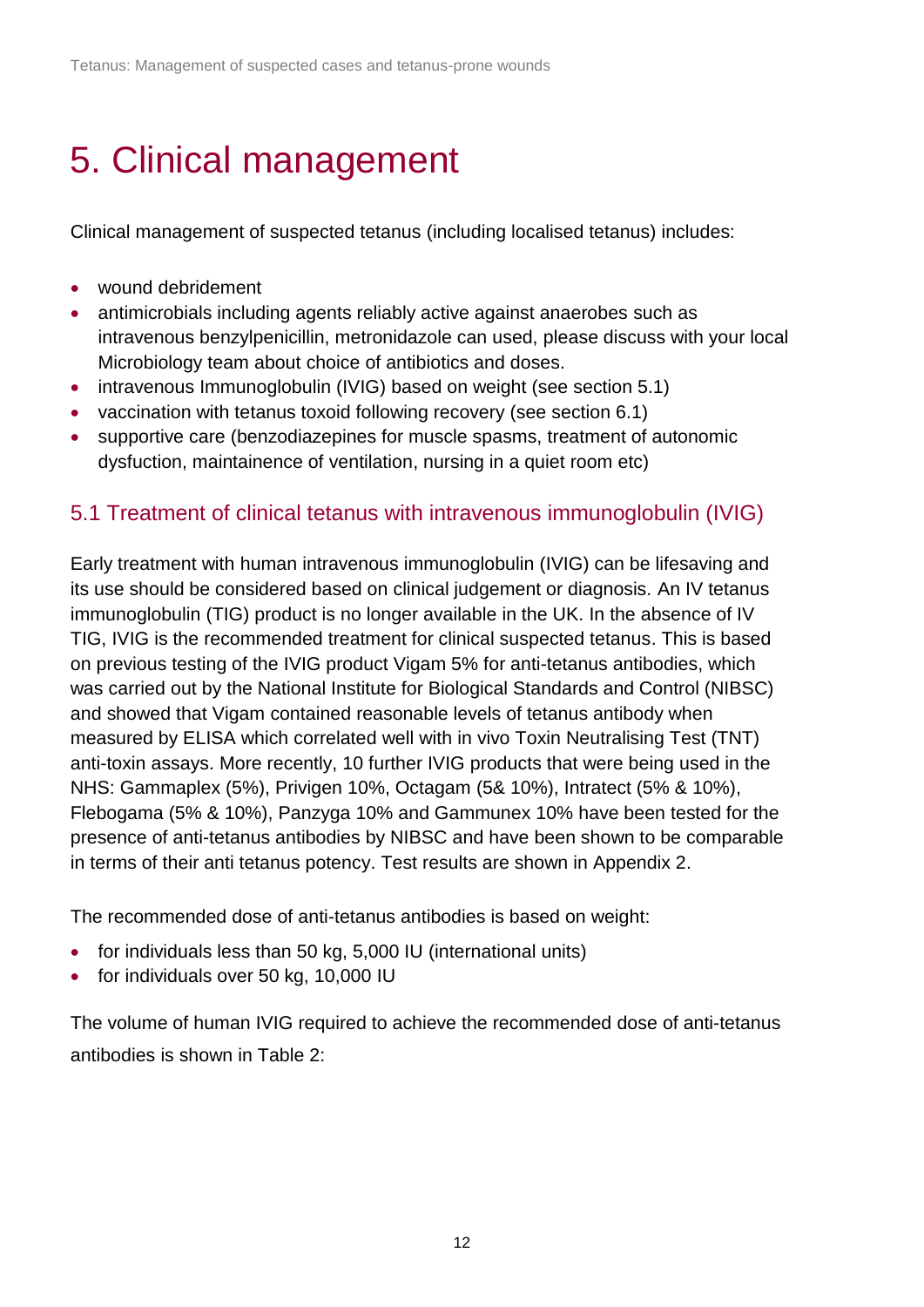#### **Table 2: IVIG products for treatment of clinical tetanus**

|                                       | <b>Volume required (in ml)</b> |                          |  |  |  |
|---------------------------------------|--------------------------------|--------------------------|--|--|--|
| <b>IVIg Products tested for anti-</b> |                                |                          |  |  |  |
| tetanus antibodies                    |                                |                          |  |  |  |
|                                       | For individuals $<$ 50kg       | For individuals $>$ 50kg |  |  |  |
|                                       |                                |                          |  |  |  |
| Gammaplex 5%, Intratect 5%,           |                                |                          |  |  |  |
| Flebogamma 5%, Vigam<br>5%            | 400ml                          | 800ml                    |  |  |  |
| Octagam 5%                            |                                |                          |  |  |  |
| 10%, Octagam<br>10%<br>Privigen       |                                |                          |  |  |  |
| Intratect 10%, Flebogamma 10%,        | 200ml                          | 400ml                    |  |  |  |
| Panzyga 10%, Gammunex 10%             |                                |                          |  |  |  |
|                                       |                                |                          |  |  |  |

\*Due to the slight variability between the products and batches, the lowest antibody levels found have been used to calculate the doses of intravenous immunoglobulin required to achieve the recommended dose of anti-tetanus antibodies.

Please note that intravenous immunoglobulin (IVIG) is **not** available from Public Health England (PHE). Healthcare Trusts should contact Manufacturers directly for supply (see Appendix 2).

For advice regarding clinical management of cases or other queries relating to suspected cases during offices hours, please contact the on call duty Consultant Microbiologist, PHE Colindale on 0208 327 6736 or email ColindaleMedMicro@phe.gov.uk. The PHE duty doctor is requested to discuss all suspected cases with the on-call Consultant Microbiologist if calls are received during working hours. Out of hours please contact the PHE Duty Doctor on call 0208 200 4400 for all queries and advice.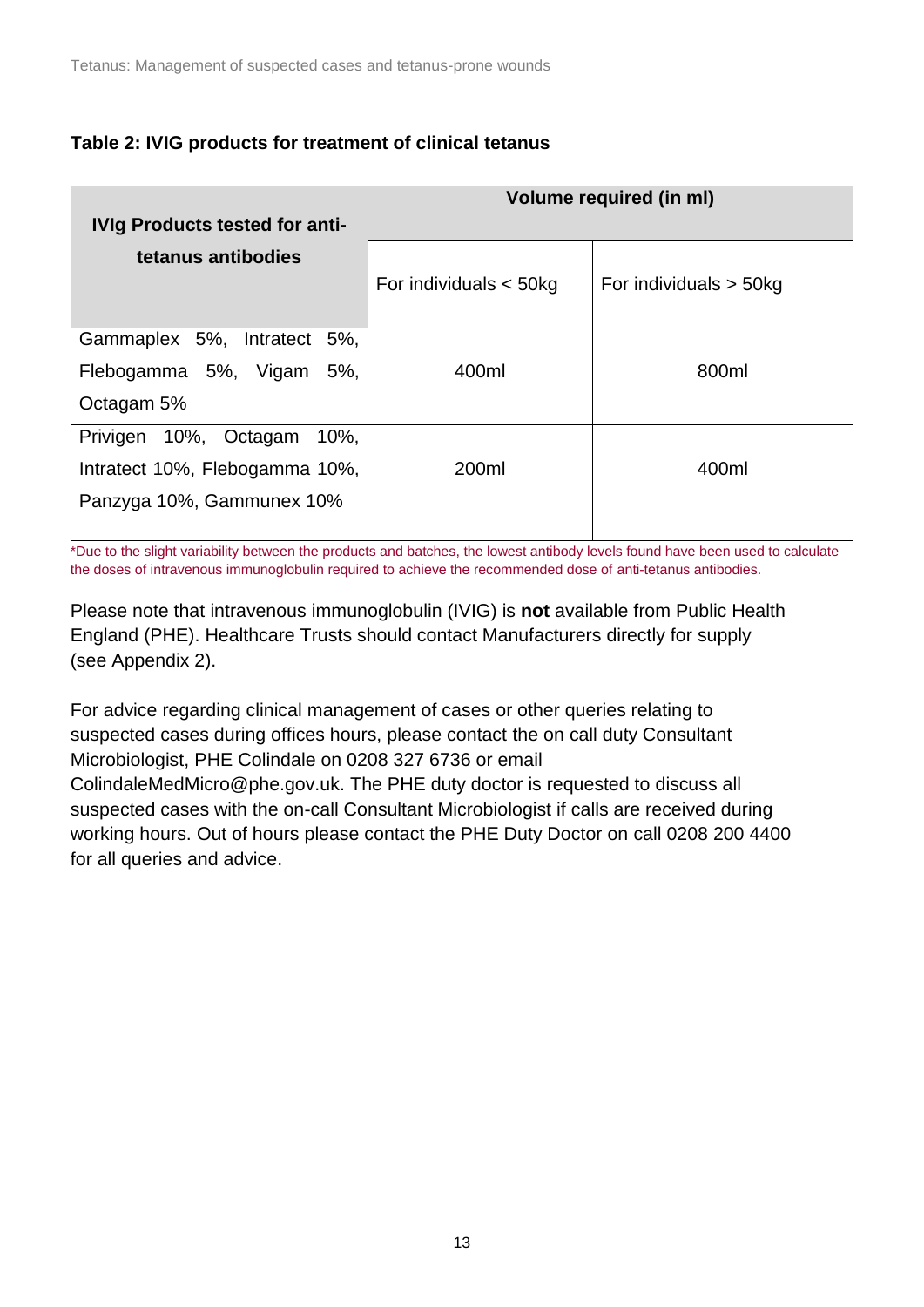# <span id="page-13-0"></span>6. Preventative measures

### <span id="page-13-1"></span>6.1. Primary prevention

Effective protection against tetanus can be achieved through active immunisation with tetanus vaccine, which is a toxoid preparation. In most circumstances, a total of 5 doses of tetanuscontaining vaccine at the appropriate intervals are considered to give satisfactory long-term protection<sup>1</sup>. Single antigen tetanus vaccine (T) and combined tetanus/low dose diphtheria vaccine (Td) have been replaced by the combined tetanus/low dose diphtheria/inactivated polio vaccine (Td/IPV) for adults and adolescents for all routine uses in these age groups<sup>11</sup>. Recovery from tetanus may not result in immunity and vaccination following tetanus is indicated. A full course of tetanus and diphtheria vaccines consists of 5 doses as follows:

| <b>SCHEDULE</b>          | <b>CHILDREN</b>                                                                                                   | <b>ADULTS</b>                                             |
|--------------------------|-------------------------------------------------------------------------------------------------------------------|-----------------------------------------------------------|
| Primary<br><b>Course</b> | 3 doses of vaccine (usually as<br>DTaP/IPV/Hib/HepB) at 2, 3 and 4 months of<br>llage                             | 3 doses of vaccine (as<br>Td/IPV) each one month<br>apart |
| 4th dose                 | At least 3 years after the primary course, usually 5 years after primary course<br>pre-school entry (as DTaP/IPV) | (as Td/IPV)                                               |
| <b>∥5th dose</b>         | Aged 13-18 years before leaving school (as<br>  Td/IPV)                                                           | 10 years after 4th dose (as<br>Td/IPV)                    |

For further details see the tetanus chapter in "Immunisation against Infectious Disease" (Green book) available at:

[www.gov.uk/government/publications/tetanus-the-green-book-chapter-30](http://www.gov.uk/government/publications/tetanus-the-green-book-chapter-30)

[www.gov.uk/government/publications/vaccination-of-individuals-with-uncertain-or-incomplete](http://www.gov.uk/government/publications/vaccination-of-individuals-with-uncertain-or-incomplete-immunisation-status)[immunisation-status](http://www.gov.uk/government/publications/vaccination-of-individuals-with-uncertain-or-incomplete-immunisation-status)

#### <span id="page-13-2"></span>6.1.1 Occupational health

Tetanus is not transmitted from person-to-person, so those caring for patients with tetanus are not at risk of acquiring tetanus from the patient. However, like the general population, if they have not received the recommended 5 doses of tetanus-containing vaccine or are unsure about their vaccination status, they should check with their GP practice. Employees in some occupations may be at increased risk of tetanus-prone wounds (see below) so it is particularly important that Occupational Health providers check tetanus vaccination status.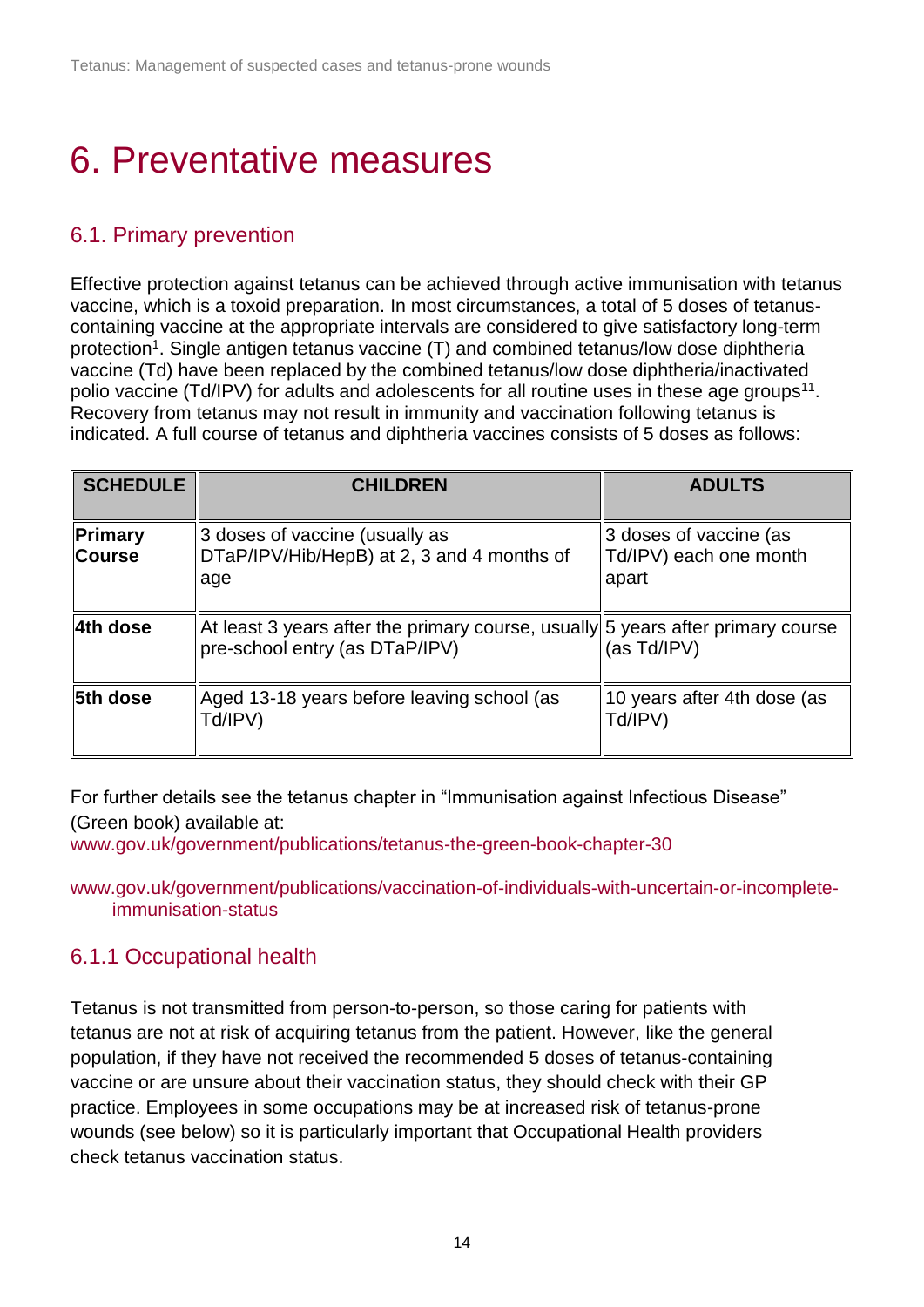### <span id="page-14-0"></span>6.2 Management of tetanus-prone wounds

Tetanus-prone wounds\* include:

- puncture-type injuries acquired in a contaminated environment and likely therefore to contain tetanus spores\*, for example gardening injuries
- wounds containing foreign bodies such as wound splinters\*
- compound fractures
- wounds or burns with systemic sepsis
- certain animal bites and scratches\*\*

\*Note: individual risk assessment is required and this list is not exhaustive, for example a puncture- wound from discarded needle found in a park may be a tetanus-prone injury but a needlestick injury in a medical environment is not.

\*\*Similarly, although smaller bites from domestic pets are generally puncture injuries, animal saliva should not contain tetanus spores unless the animal has been rooting in soil or lives in an agricultural setting.

High-risk tetanus-prone wounds include:

Any of the above with either:

- heavy contamination with material likely to contain tetanus spores, for example soil, manure
- wounds or burns that show extensive devitalised tissue
- wounds or burns that require surgical intervention that is delayed for more than 6 hours are high risk even if the contamination was not initially heavy

Thorough cleaning of wounds is essential and surgical debridement of devitalised tissue in high risk tetanus–prone wounds is crucial for prevention of tetanus. If the wound, burn or injury fulfils the above criteria, IM-TIG or HNIG should be given to neutrailse toxin. A reinforcing dose of tetanus-containing vaccine should also be considered based on the immunisation status (see Table 4 ). Consider treating tetanusprone wounds with antibiotics (metronidazole, benzylpeniciilin or coamoxiclav) depending on clinical severity with a view to preventing tetanus. Suspected cases of localised tetanus (where there is rigidity and/or spasms around the wound) should be treated as clinical cases as described in Section 4 and 5, and not as a tetanus-prone injury. Further doses of vaccine should be administered as required to complete the recommended schedule to provide long term protection.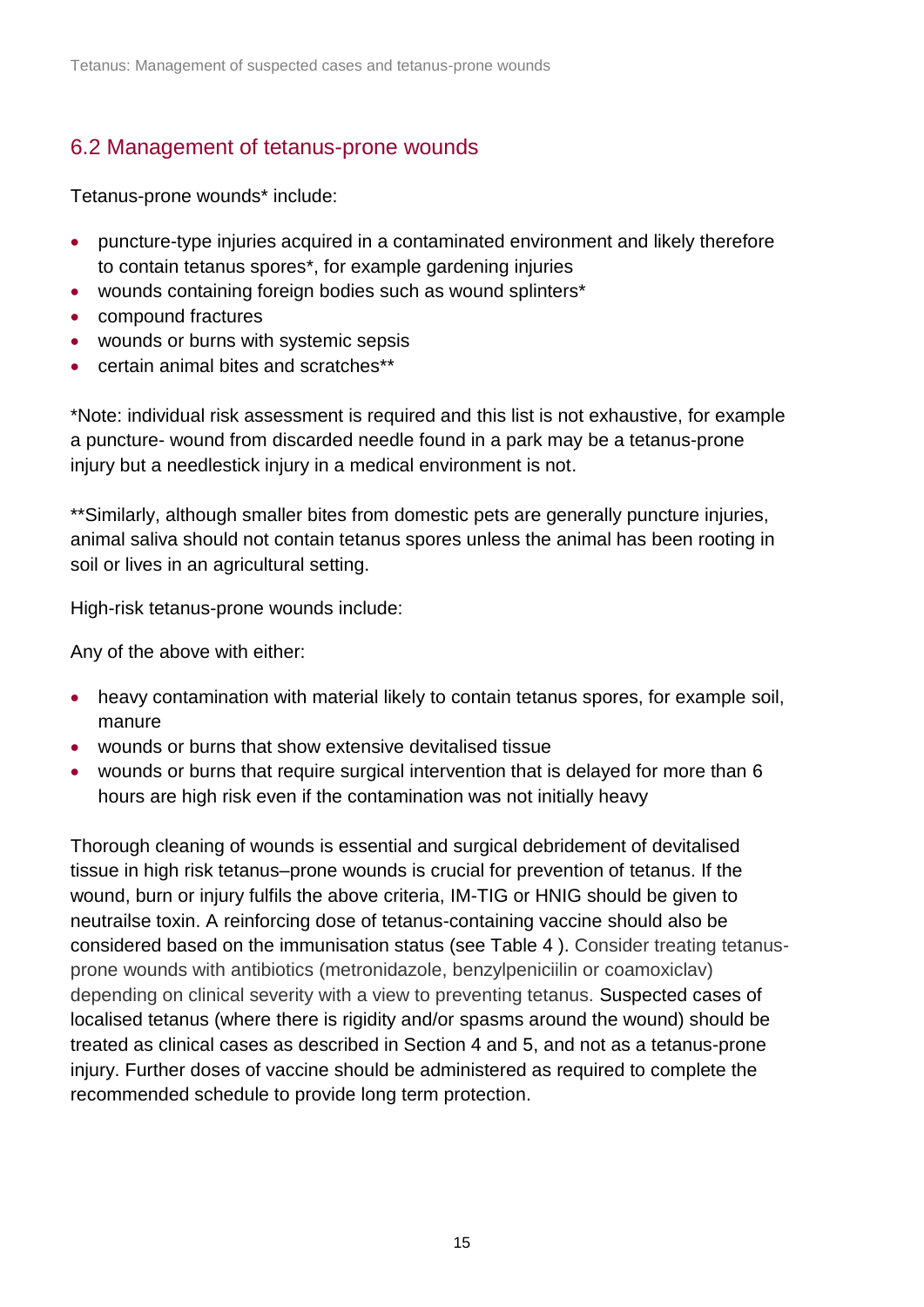#### **Table 4: Tetanus immunisation and prophylaxis following injuries**

| <b>Immunisation Status</b>                                                                                                                                                                                                                                                                                                       | <b>Immediate treatment</b>       |                                                                               |                                                                                                                             | <b>Later treatment</b>                                                                              |  |
|----------------------------------------------------------------------------------------------------------------------------------------------------------------------------------------------------------------------------------------------------------------------------------------------------------------------------------|----------------------------------|-------------------------------------------------------------------------------|-----------------------------------------------------------------------------------------------------------------------------|-----------------------------------------------------------------------------------------------------|--|
|                                                                                                                                                                                                                                                                                                                                  | Clean wound <sup>1</sup>         | <b>Tetanus prone</b>                                                          | High risk tetanus prone                                                                                                     |                                                                                                     |  |
| Those aged 11 years and over,<br>who have received an adequate<br>priming course of tetanus<br>vaccine <sup>2</sup> with the last dose within<br>10 years<br>Children aged 5-10 years who<br>have received priming course and<br>pre-school booster<br>Children under 5 years who have<br>received an adequate priming<br>course | None required                    | None required                                                                 | None required                                                                                                               | Further doses as required to<br>complete the recommended<br>schedule (to ensure future<br>immunity) |  |
| Received adequate priming<br>course of tetanus vaccine <sup>2</sup> but<br>last dose more than 10 years ago<br>Children aged 5-10 years who<br>have received an adequate<br>priming course but no preschool<br>booster<br>Includes UK born after 1961 with<br>history of accepting vaccinations                                  | None required                    | Immediate reinforcing dose of<br>lvaccine                                     | Immediate reinforcing dose of<br>vaccine<br>One dose of human tetanus<br>immunoglobulin <sup>3</sup> in a different<br>site | Further doses as required to<br>complete the recommended<br>schedule (to ensure future<br>immunity) |  |
| Not received adequate priming<br>course of tetanus vaccine <sup>2</sup>                                                                                                                                                                                                                                                          | Immediate<br>reinforcing dose of | Immediate reinforcing dose of<br>vaccine                                      | Immediate reinforcing dose of<br>vaccine                                                                                    |                                                                                                     |  |
| Includes uncertain immunisation<br>status and/or born before 1961                                                                                                                                                                                                                                                                | vaccine                          | One dose of human tetanus<br>limmunoglobulin <sup>3</sup> in a different site | One dose of human tetanus<br>immunoglobulin <sup>3</sup> in a different<br>site                                             |                                                                                                     |  |

1. Clean wound is defined as wounds less than 6 hours old, non penetrating with negligible tissue damage 2. At least 3 doses of tetanus vaccine at appropriate intervals. This definition of "adequate course" is for the risk assessment of tetanus-prone wounds only. The full UK schedule is 5 doses of tetanus containing vaccine.at appropriate intervals 3. If TIG is not available, HNIG may be used as an alternative.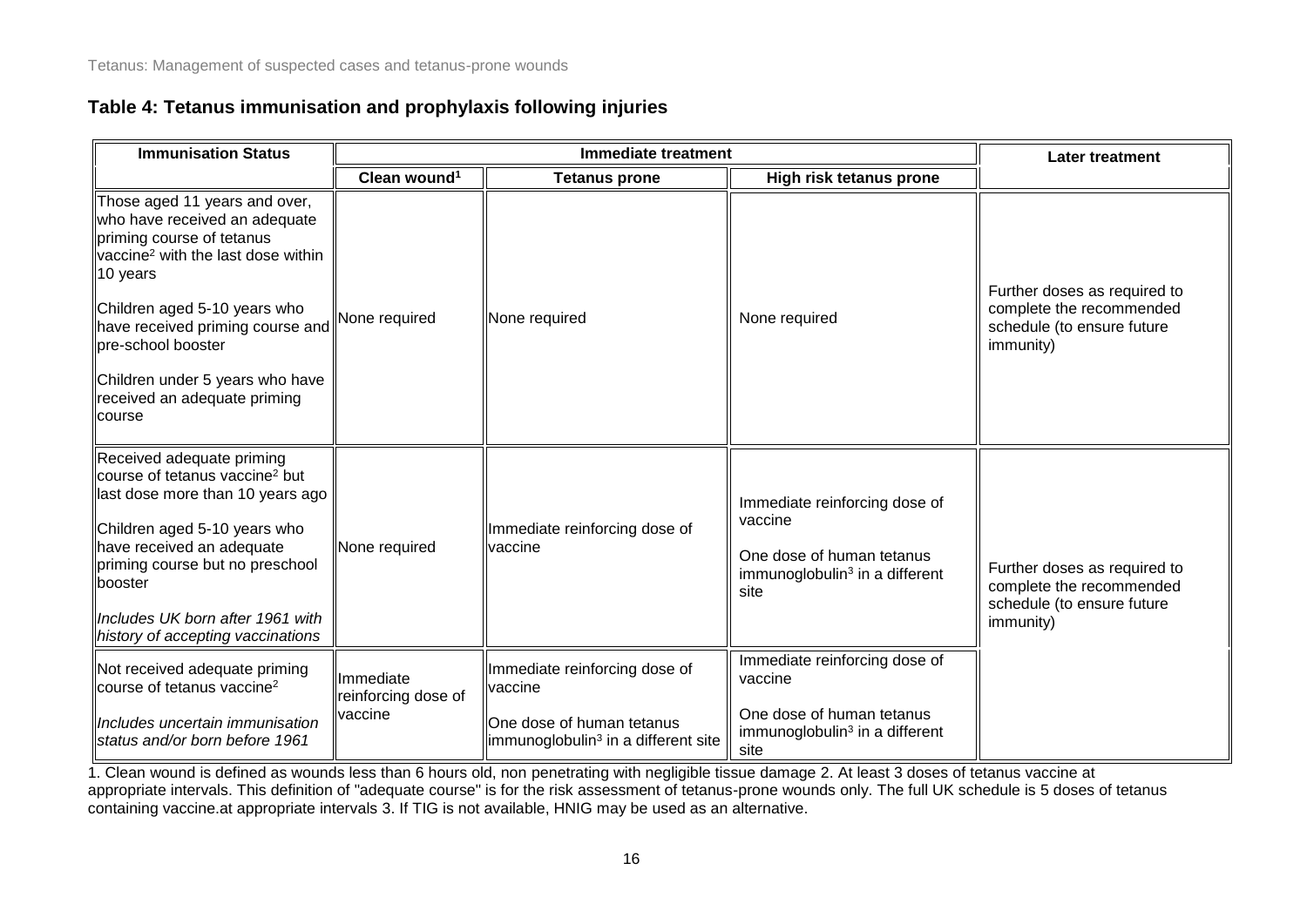Patients who are severely immunosuppressed may not be adequately protected against tetanus, despite having been fully immunised and additional booster doses may be required.

Determination of vaccination status may not be possible at the time of assessment and therefore a number of Point of Care antibody (POC Ab) have been developed. There is limited information on the clinical benefits of these rapid immunoassays since the published studies are relatively small, with varying results in terms of sensitivity and specificity, and little data with reference to capacity of individuals to respond to antibody boosting. Given the lack of evidence on use in the clinical pathway, point of care antibody testing is currently not recommended for use in assessment of tetanus-prone wounds or diagnosis of suspected tetanus by the WHO<sup>10</sup>. Determination of vaccination status using vaccination records remains the preferred method.

### <span id="page-16-0"></span>6.2.1 Post-exposure prophylaxis of tetanus-prone wounds with TIg for intramuscular use (IM-TIg)

#### Rationale for guidance on post exposure management

Supplies of TIG are sourced from a single supplier and for many years, there has been a supply shortage. In response, in 2013 a PHE convened expert working group advised the use of Human Normal Immunoglobulin product (Subgam), based on the results of potency testing, as an alternative when TIG could not be sourced by NHS Trusts. In July 2018, PHE became aware of a severe shortage of both TIG and Subgam available to the NHS due to manufacturing issues. PHE undertook an urgent review of the comparative boosting of a prophylactic dose of TIG with a booster dose of vaccine, and the likely susceptibility of the UK population, in order to prioritise the use of TIG /HNIG for those at genuine risk. Given the ongoing and serious issues with supply, interim guidance issued in July 2018 has now been formally approved by the UK Joint Committee on Vaccination and Immunisation (JCVI) for ongoing use.

Universal vaccination was introduced into the UK in 1961. In the UK, 5 doses of tetanus containing vaccine are routinely offered. The primary series of tetanus containing vaccine is at 2, 3 and 4 months of age, and then a school-entry booster is recommended at 3 years 4 months. Although antibody levels decline around 5 years after the primary series in infancy, there is an excellent response to the booster at 3 years 4 months of age and antibody levels persist at least until age 14, when the adolescent booster dose also results in rapid and high increase in antibody. A recent WHO review concluded that following the primary series, typically immunity persists for 10 years after the fourth dose and for at least 20 years after the fifth dose<sup>10</sup>.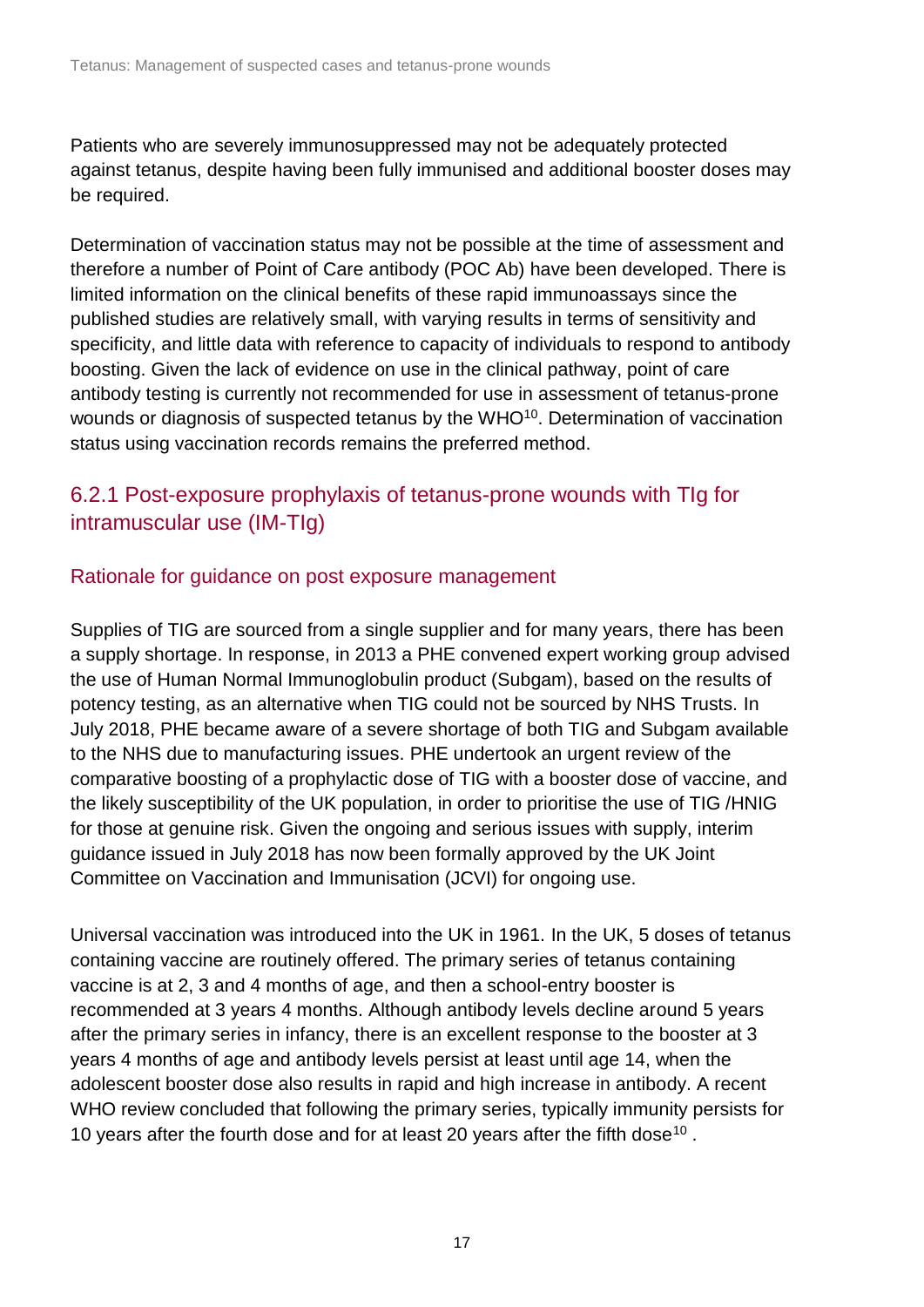The rationale for using IM-TIG in at-risk individuals is to sufficiently and rapidly raise antibody levels in exposed individuals with antibody levels below the protective threshold, and who are not expected to make a sufficiently rapid memory response to vaccination. The median incubation period for tetanus is reported as 7 days but can range from 4-21 days and therefore it is important that either TIG or active boosting occurs promptly following an exposure. Peak levels are achieved 4 days after an IM dose. In individuals who receive a vaccine booster after have completed a full primary course, a measurable increase in antibody titres following a vaccine booster has been observed as early as 4 days, and levels increase substantially from day 7. The antibody levels achieved 5-7 days after a reinforcing dose of vaccine likely exceeds the estimated antibody boost from a prophylactic dose of IM-TIG in an adult.

The recommended dose of intramuscular TIG is:

- 250 (IU) for most uses
- 500 IU if more than 24 hours have elapsed or there is risk of heavy contamination or following burns.

The dose is the same for both adults and children.

IM-TIG is available in 1ml ampoules containing 250 units (IU). If TIG (for intramuscular use) cannot be sourced, Human Normal Immunoglobulin (HNIG) for subcutaneous or intra-muscular use may be given as an alternative.

Based on testing for the presence of anti-tetanus antibodies of one HNIG product, Subgam 16% in 2011 (see Appendix 2), the volume of Subgam 16% required to achieve the recommended dose of 250IU was approximately 5mls, or one vial of the 750mg Subgam product, administered intra-muscularly.

Based on in house manufacturer testing in 2018 of a newly available 1000mg Subgam product, which indicated a slightly lower anti-tetanus potency, the recommended dose of 250IU is 1 vial of the 1000mg product (equivalent to 6.4mls) to be administered intramuscularly in divided doses (please note previously both intramuscular and subcutaneous routes of administration were included in the product license although current license includes subcutaneous route only; however PHE recommends the intramuscular route). National Institute for Biological Standards and Control (NIBSC) Testing has also been carried out on 2 other HNIG products for subcutaneous or intramuscular use (Cuvitru 20% and Gammanorm 16.5%) with similar levels of antitetanus potency based on their immunoglobulin concentration (see Appendix 2). The dosage recommendations for the management of tetanus-prone wounds using IM-Tig or HNIG for subcutaneous use are summarised in the Table 5.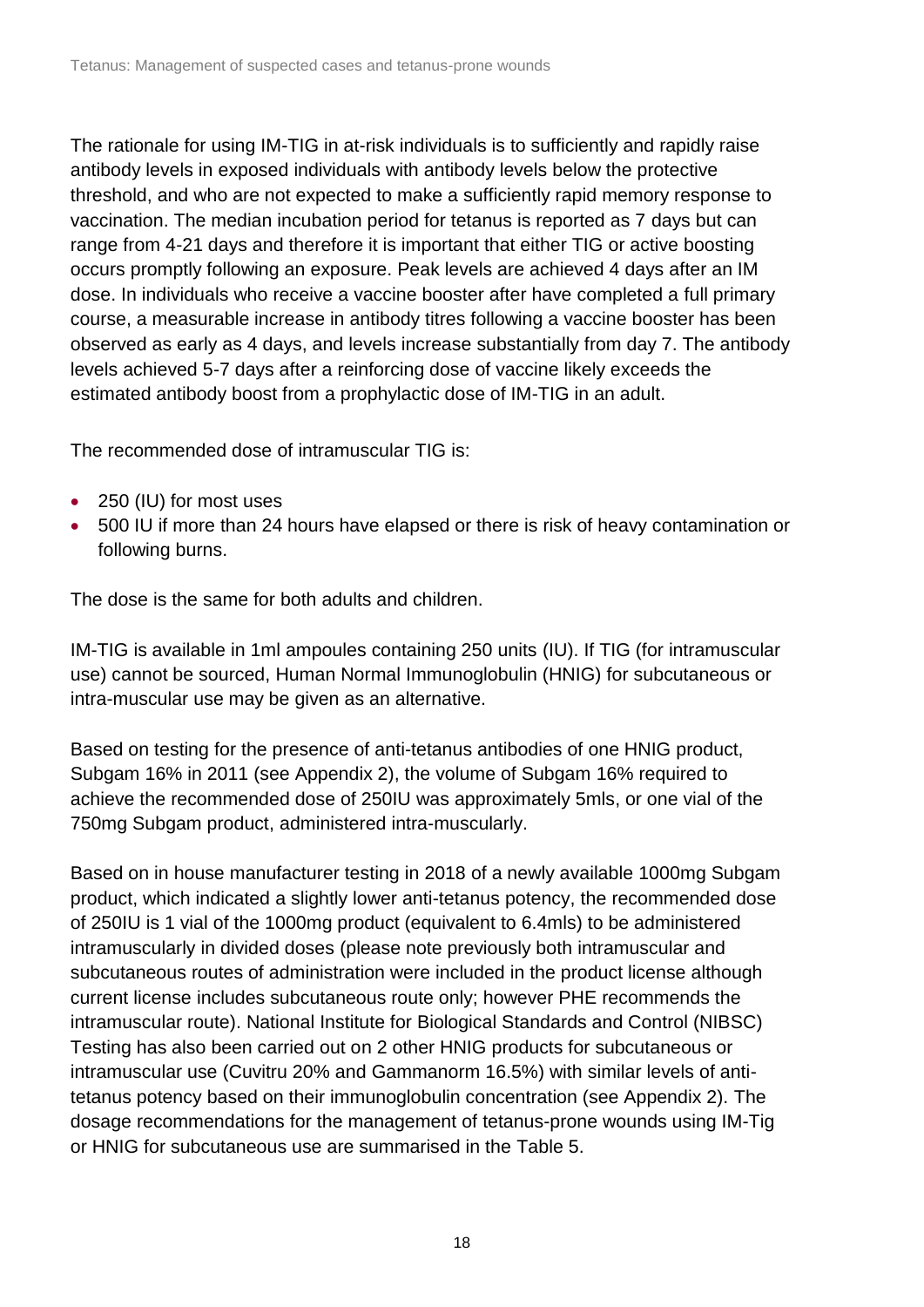#### **Table 5: The dose guidelines for management of tetanus-prone wounds using IM-Tig or HNIG for subcutaneous use.**

| <b>Indications</b>                                                                                        | <b>IM-TIG</b> | Subgam 16% | Cuvitru 20%     | Gammanorm<br>16.5% |
|-----------------------------------------------------------------------------------------------------------|---------------|------------|-----------------|--------------------|
| For most uses                                                                                             | 250 IU        | 6.4ml      | 4.5ml           | 5 <sub>ml</sub>    |
| If more than 24 hours<br>have elapsed or there<br>is risk of heavy<br>contamination or<br>following burns | 500 IU        | 12.8ml     | 9 <sub>ml</sub> | 10 <sub>ml</sub>   |

NHS Trusts should source supplies of immunoglobulin for management of tetanusprone wounds directly from the manufacturer.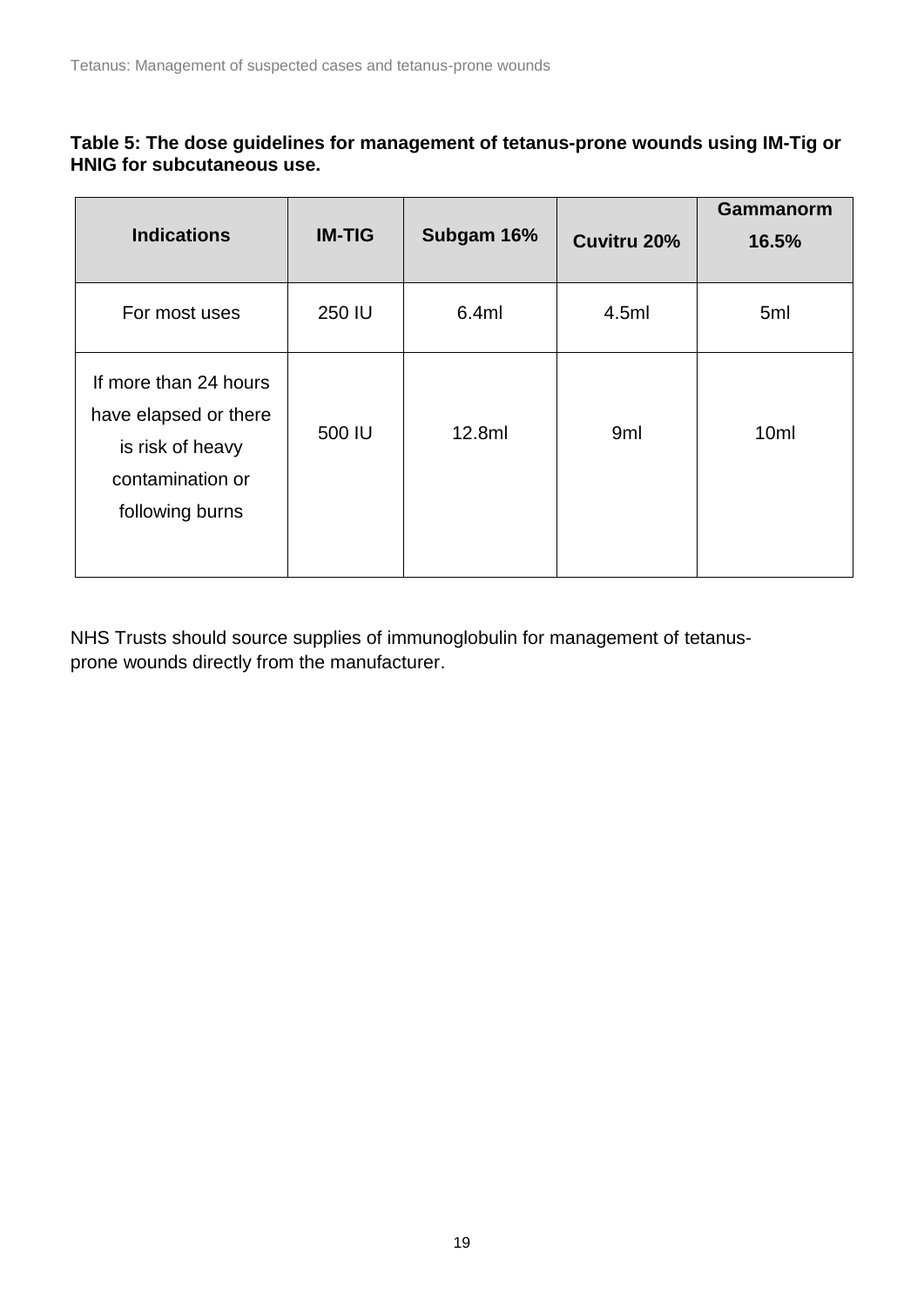# <span id="page-19-0"></span>7. Reporting

Tetanus (local and generalised) is a notifiable disease. Doctors have a statutory duty to notify the 'proper officer' at their local council or local health protection team (HPT) of suspected cases. [www.gov.uk/health-protection-team](http://www.gov.uk/health-protection-team)

Clinicians are requested to complete a [notification form](https://www.gov.uk/government/publications/notifiable-diseases-form-for-registered-medical-practitioners) immediately on diagnosis of a suspected case without waiting for laboratory confirmation of a suspected infection . Diagnostic laboratories also have a statutory duty to report identification of *Clostridium*  tetani. under the Health Protection (Notification) Regulations 2010<sup>12</sup>.

Enhanced surveillance of tetanus for England is also carried out by the Immunisation and Countermeasures Division, National Infection Service, Public Health England. CCDCs/HPTs are requested to inform Charlotte Gower (Tel: 0208 327 7278, e-mail: [mailto:c](mailto:)harlotte.gower@phe.gov.uk) of details of the case using the enhanced surveillance questionnaire available at [www.gov.uk/government/publications/tetanus](http://www.gov.uk/government/publications/tetanus-enhanced-surveillance-questionnaire)[enhanced-surveillance-questionnaire.](http://www.gov.uk/government/publications/tetanus-enhanced-surveillance-questionnaire) HPTs may need to consult NHS clinical colleagues to complete the questionnaire.

Figure 1 describes data flows between the local NHS laboratory, local Health Protection teams, and PHE Colindale for tetanus cases in England

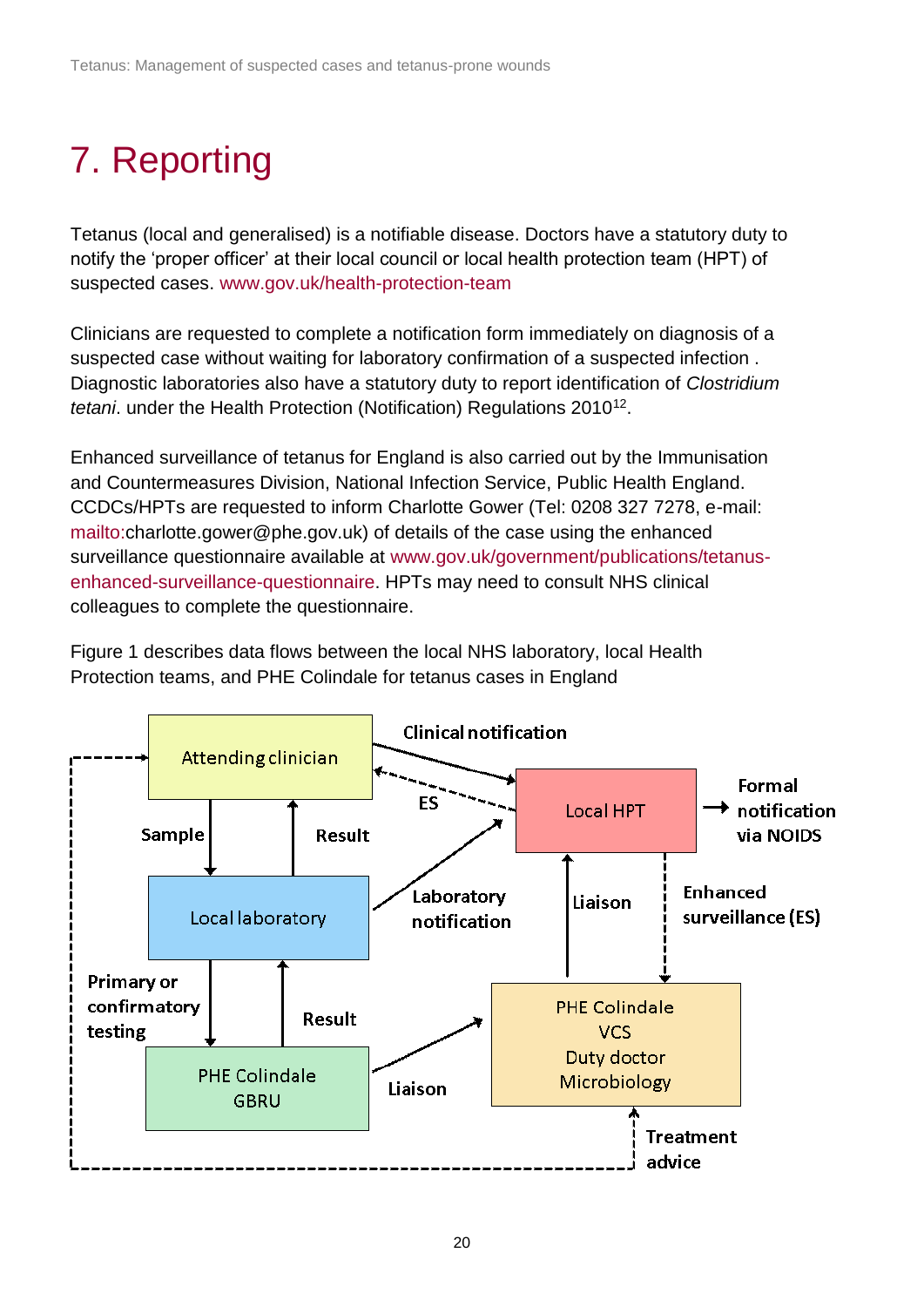## <span id="page-20-0"></span>References

- 1. Salisbury D., Ramsay M., Noakes K. (2006). Immunisation against infectious disease (the 'Green Book'). London: The Stationary Office. Available at: http://immunisation.dh.gov.uk/category/the-green-book/
- 2. Mandell G.L., Douglas R.G., Bennett J.E. Clostridium tetani. In Mandell, Bennett, Dolin, eds. *Principles and Practice of Infectious Diseases*, pp 2537-43. Philadelphia: Churchill Livingstone, 2003. p2537-43.
- 3. Public Health England. *Tetanus cases by age group and year of onset in England and Wales 1984-2014* Health Protection Agency (2013) [internet] accessed 16 October 2017: [www.gov.uk/government/uploads/system/uploads/attachment\\_data/file/419663/Tetanus\\_](https://www.gov.uk/government/uploads/system/uploads/attachment_data/file/419663/Tetanus_Cases_by_Age_Group_and_Year_of_Onset_England_and_Wales_1984-2014.pdf) Cases by Age Group and Year of Onset England and Wales 1984-2014.pdf
- 4. "Tetanus in England and Wales: 2015", *HPR* 10 (13), 1 April 2016.
- 5. "Tetanus in England: 2016", *HPR* 11 (13), 31 March 2017.
- 6. Rushdy A.A., White J.M., Ramsay M.E., Crowcroft N.S. Tetanus in England and Wales, 1984-2000. *Epidemiol. Infect.* 2003;**130**:71-7.
- 7. Collins S., Amirthalingam G., Beeching N.J. Chand M.A. et al. Current epidemiology of tetanus in England, 2001-2014. *Epidemiol. Infect.* 2016, 144: 3343-3353.
- 8. Hahné S.J.M., White J.M., Crowcroft N.S., Brett M.M., George R.C., Beeching N.J., *et al.* Tetanus in injecting drug users, United Kingdom [letter]. *Emerg Infect Dis* [serial on the Internet]. 2006 Apr. Available from [www.cdc.gov/ncidod/EID/vol12no04/05-0599.htm](http://www.cdc.gov/ncidod/EID/vol12no04/05-0599.htm)
- 9. Chin J. (editor). *Control of communicable diseases manual*. Washington: American Public Health Association, 2000.
- 10. WHO, The Immunological Basis for immunization series Module 3: Tetanus Update 2018. [www.who.int/immunization/documents/ISBN9789241513616/en/](http://www.who.int/immunization/documents/ISBN9789241513616/en/)
- 11. "New vaccinations for the childhood immunization programme". Chief Medical Officer (CMO) Letters 10 August 2004. Department of Health.
- 12. [www.gov.uk/guidance/notifiable-diseases-and-causative-organisms-how-to-report](http://www.gov.uk/guidance/notifiable-diseases-and-causative-organisms-how-to-report)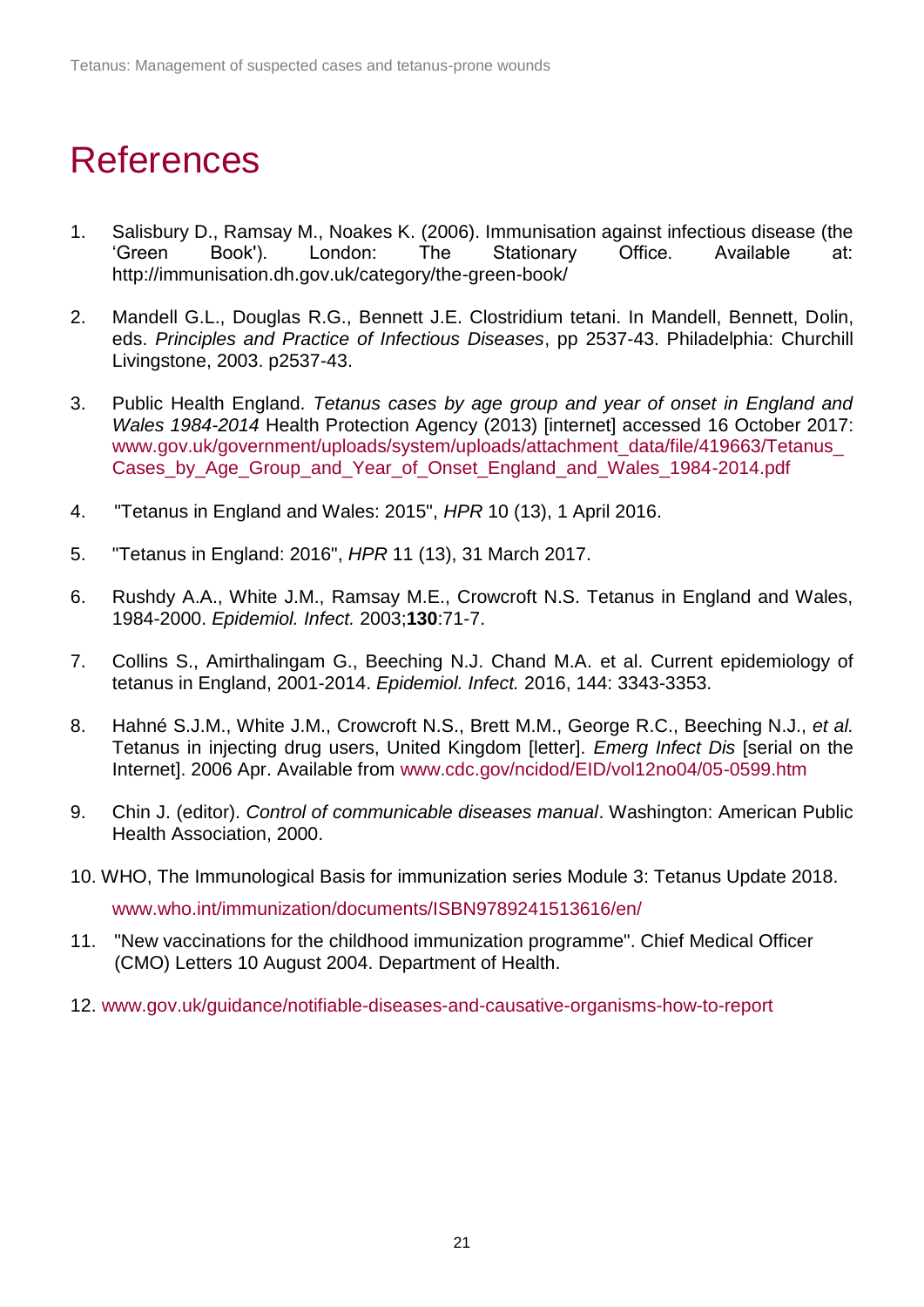## <span id="page-21-0"></span>Appendix 1: Algorithm for diagnosis of tetanus



Note: The laboratory tests are supportive and may need expert opinion for interpretation as detailed in Section 5.

Contact numbers at Colindale: Clinical management:020 8327 6736 Laboratory enquiries: 020 8327 7787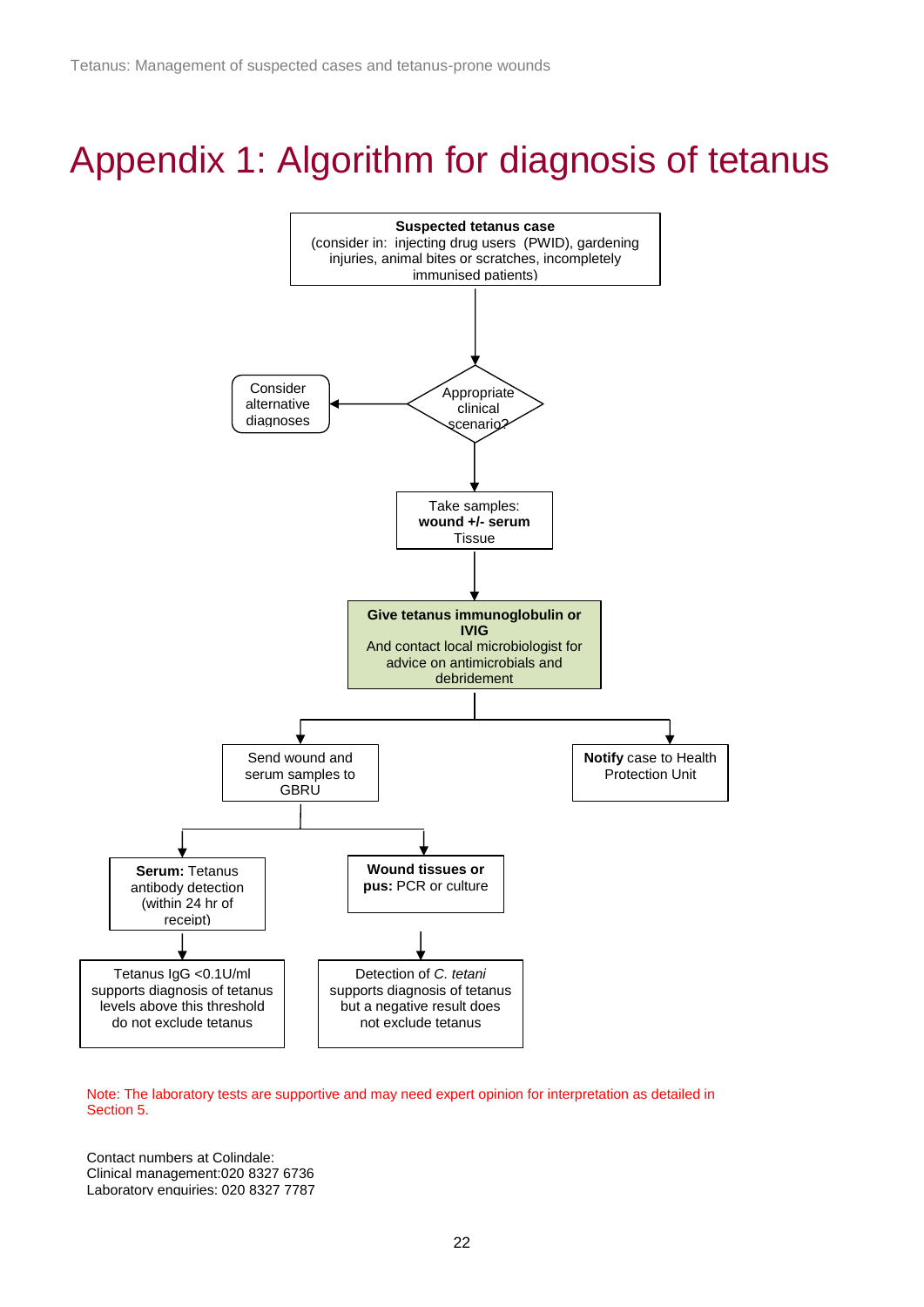# <span id="page-22-0"></span>Appendix 2: Results from tetanus antitoxin assays for human normal immunoglobulin

Testing of human normal immunoglobulin products Subgam and Viagam for levels of tetanus antibodies was performed at the National Institute for Biological Standards and Control (NIBSC) in 2008 and 2011. In 2016, NIBSC undertook further testing of Subgam (for subcutaneous or IM use) and 8 IVIG products commonly in use in the NHS: Vigam 5%, Gammaplex 5%, Privigen 10%, Octagam 10%, Intratect (5% & 10%) and Flebogama (5% and 10%) . In 2019, NIBS carried out testing of 3 further commonly used IVIG products (Octagam 5%, Panzyga 10% and Gammunex 10%) and Subgam and 2 further HNIG products for SC/IM use (Cuvitru 20% and Gammanorm 16.5%). All IVIG products tested were comparable in terms of tetanus potency. The 5% products have a tetanus potency of approx. 15 IU/ml and the 10% products of approximately 30 IU/ml,. Similar levels were found in the HNIG products in 2019, but potency levels (approx. 3 IU/ml per 1% immunoglobulin content) were slightly lower than earlier testing of Subgam (3.5-4.0 IU/ml per 1% immunoglobulin content). Due to the slight variability between the products and batches, the lowest antibody levels found have been used to calculate the doses of human normal immunoglobulin required to achieve the recommended dose of tetanus antibodies.

| Year<br>of<br>test | <b>Product</b>  | <b>Manufacturer</b> | Route | <b>Batch number</b> | <b>ELISA IU/ml</b><br>(95% c) | <b>TNT assay IU/ml</b> |
|--------------------|-----------------|---------------------|-------|---------------------|-------------------------------|------------------------|
|                    |                 | <b>BPL</b>          | SC/IM | <b>SCBN7647</b>     | 63                            |                        |
| 2008               | Subgam          |                     |       |                     |                               | 57 (48-69)             |
| 2008               | Subgam          | <b>BPL</b>          | SC/IM | <b>SCBN7651</b>     | 64                            | 57 (48-69)             |
| 2011               | Subgam (750mg)  | <b>BPL</b>          | SC/IM | <b>SCBN8611</b>     | 66.4                          |                        |
| 2011               | Subgam (750mg)  | <b>BPL</b>          | SC/IM | <b>SCBN8949</b>     | 56.9                          |                        |
| 2011               | Subgam (1500mg) | <b>BPL</b>          | SC/IM | <b>SCAN9129</b>     | 60.8                          |                        |
| 2008               | Vigam           | <b>BPL</b>          | IV    | <b>VLAN7724</b>     | 23                            | 26 (18-46)             |
| 2008               | Vigam           | <b>BPL</b>          | IV    | <b>VLAN7759</b>     | 20                            | 18 (15-22)             |
| 2008               | Vigam           | <b>BPL</b>          | IV    | <b>VLAN7730</b>     | 23                            | 21 (18-26)             |
| 2011               | Vigam (5g)      | <b>BPL</b>          | IV    | <b>VLCN9116</b>     | 17.5                          |                        |
| 2011               | Vigam (5g)      | <b>BPL</b>          | IV    | <b>VLCN9117</b>     | 17.9                          |                        |
| 2011               | Vigam (10g)     | <b>BPL</b>          | IV    | <b>VLAN9219</b>     | 15.9                          |                        |
| 2011               | Vigam (10g)     | <b>BPL</b>          | IV    | <b>VLAN9220</b>     | 15.9                          |                        |
| 2016               | Vigam 5%        | <b>BPL</b>          | IV    | <b>VLA15350</b>     | 15.3 (14.5-16.2)              |                        |
|                    |                 |                     |       | <b>VLA15015</b>     | 16.7 (15.8-17.6)              |                        |
|                    |                 |                     |       | <b>VLAN0825</b>     | 17.6 (16.7-18.6)              | 21.0 (17.8-25.4)       |
| 2011               | Gammaplex (5g)  | <b>BPL</b>          | IV    | <b>VSCN8627</b>     | 17.8                          |                        |
| 2011               | Gammaplex (5g)  | <b>BPL</b>          | IV    | <b>VSCN9016</b>     | 17.2                          |                        |
| 2011               | Gammaplex (5g)  | <b>BPL</b>          | IV    | <b>VSCN9156</b>     | 19.6                          |                        |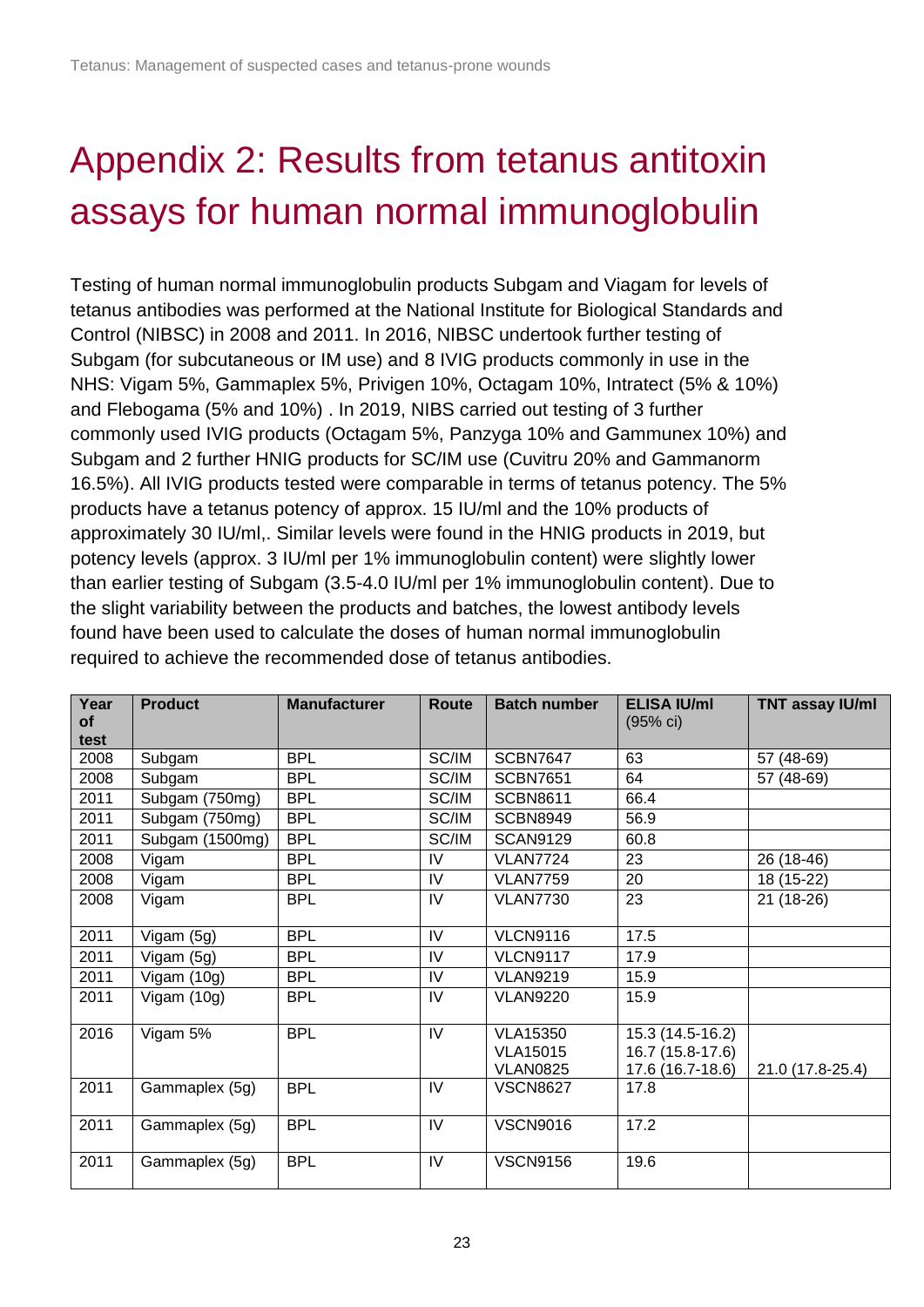| Year       | <b>Product</b>  | <b>Manufacturer</b> | <b>Route</b> | <b>Batch number</b>    | <b>ELISA IU/ml</b>                   | <b>TNT assay IU/ml</b> |
|------------|-----------------|---------------------|--------------|------------------------|--------------------------------------|------------------------|
| of<br>test |                 |                     |              |                        | (95% c)                              |                        |
| 2011       | Gammaplex (10g) | <b>BPL</b>          | IV           | <b>VSAN8599</b>        | 21.6                                 |                        |
| 2011       | Gammaplex (10g) | <b>BPL</b>          | IV           | <b>VSAN9070</b>        | 16.7                                 |                        |
|            |                 |                     |              |                        |                                      |                        |
| 2011       | Gammaplex (10g) | <b>BPL</b>          | IV           | <b>VSAN9083</b>        | 17.6                                 |                        |
| 2016       | Gammaplex 5%    | <b>BPL</b>          | IV           | VSB15360               | 15.0 (14.2-15.9)                     |                        |
|            |                 |                     |              | VSA15074               | 16.6 (15.7-17.6)                     | 19.8(16.8-24.0)        |
|            |                 |                     |              | <b>VSA15278</b>        | 14.7 (13.9-15.6)                     |                        |
| 2016       | Privigen 10%    | <b>CSL</b>          | IV           | 432900015              | 27.7 (26.0-29.5)                     | 32.6 (27.7-39.5)       |
| 2016       | Octagam 10%     | Octapharma          | IV           | L609A8541              | 30.1 (28.2-32.0)                     |                        |
|            |                 |                     |              | A436B854E              | 34.3 (32.2-36.6)                     | 39.6 (33.7-47.9)       |
|            |                 |                     |              | A550B8542              | 31.2 (29.5-33.0)                     |                        |
| 2016       | Intratect 10%   | <b>Biotest</b>      | IV           | B7900358               | 24.0 (22.8-25.4)                     | 27.9 (23.8-33.8)       |
|            |                 |                     |              | B7900356               | 25.8 (24.5-27.3)                     |                        |
|            |                 |                     |              | B79001602<br>B7901557  | 30.7 (28.5-33.2)                     |                        |
|            |                 |                     |              |                        | 28.2 (26.2-30.5)                     |                        |
| 2016       | Intratect 5%    | <b>Biotest</b>      | IV           | B7912756               | $15.7(14.6-16.9)$                    |                        |
|            |                 |                     |              | B791405 13             | 14.6 (14.0-15.3)                     |                        |
|            |                 |                     |              | B7916156               | 15.4 (14.7-16.1)                     |                        |
|            |                 |                     |              | B7914154               | 14.5 (13.8-15.1)                     |                        |
| 2016       | Flebogamma 10%  | Grifols             | IV           | IBGP4JNJP1             | 29.3 (27.5-31.2)                     |                        |
|            |                 |                     |              | IGGP5B6001             | 32.1 (30.2-34.2)                     |                        |
|            |                 |                     |              | IBGN4DIDK1             | 31.4 (29.5-33.4)                     | 36.1 (30.7-43.7)       |
| 2016       | Flebogamma 5%   | Grifols             | IV           | IBGL5DCDE1             | 14.8 (14.0-15.6)                     |                        |
|            |                 |                     |              | IBGK4EPES1             | 16.3 (15.5-17.2)                     |                        |
|            |                 |                     |              | IBGJ5R4R61             | 15.6 (14.8-16.4)                     |                        |
| 2019       | Octagam 5%      | Octapharma          | IV           | K822A844A              | 16.6 (15.4-17.8)                     |                        |
|            |                 |                     |              | K816A844E              | 16.9 (16.2-17.6)                     |                        |
| 2019       |                 |                     | IV           | K82SB8444              | 16.8 (15.9-17.8)                     |                        |
|            | Panzyga 10%     | Octapharma          |              | K819A8214<br>K820A8262 | 27.4 (25.6-29.4)<br>29.4 (28.2-30.7) |                        |
|            |                 |                     |              | K725B8215              | 29.0 (27.3-30.8)                     |                        |
| 2019       | Gammunex 10%    | Grifols             | IV           | B3GLC00183             | 29.2 (27.3-31.3)                     |                        |
|            |                 |                     |              | B3GKC00263             | 35.4 (34.0-36.9)                     |                        |
|            |                 |                     |              | B3GJB00303             | 32.4 (29.0-36.2)                     |                        |
| 2019       | Subgam 16%      | <b>BPL</b>          | SC/IM        | SFA18133               | 43.6 (40.5-47.0)                     |                        |
|            |                 |                     |              | <b>SFA18205</b>        | 44.3 (42.3-46.5)                     |                        |
|            |                 |                     |              | <b>SFC17520</b>        | 46.2 (43.6-49.1)                     |                        |
| 2019       | Gammanorm       | Octapharma          | SC/IM        | M824A8608              | 49.8 (46.2-53.6)                     |                        |
|            | 16.5%           |                     |              | M811C8609              | 49.5 (47.2-51.9)                     |                        |
|            |                 |                     |              | M824D8603              | 54.5 (51.4-57.9)                     |                        |
| 2019       | Cuvitru 20%     | Baxalta (Supplier:  | SC/IM        | LE135001BB             | 56.5 (52.4-60.9)                     |                        |
|            |                 | Shire)              |              | LE13T028AQ             | 62.2 (59.3-65.2)                     |                        |
|            |                 |                     |              | LE13T028AH             | 61.1(57.5-64.9)                      |                        |

### <span id="page-23-0"></span>Manufacturers' contact details:

Bazalta 01256 894003

Biotest Uk Ltd Tel: 0121 733 3393

BPL (Bio Products Laboratory) Tel: 020 8258 2200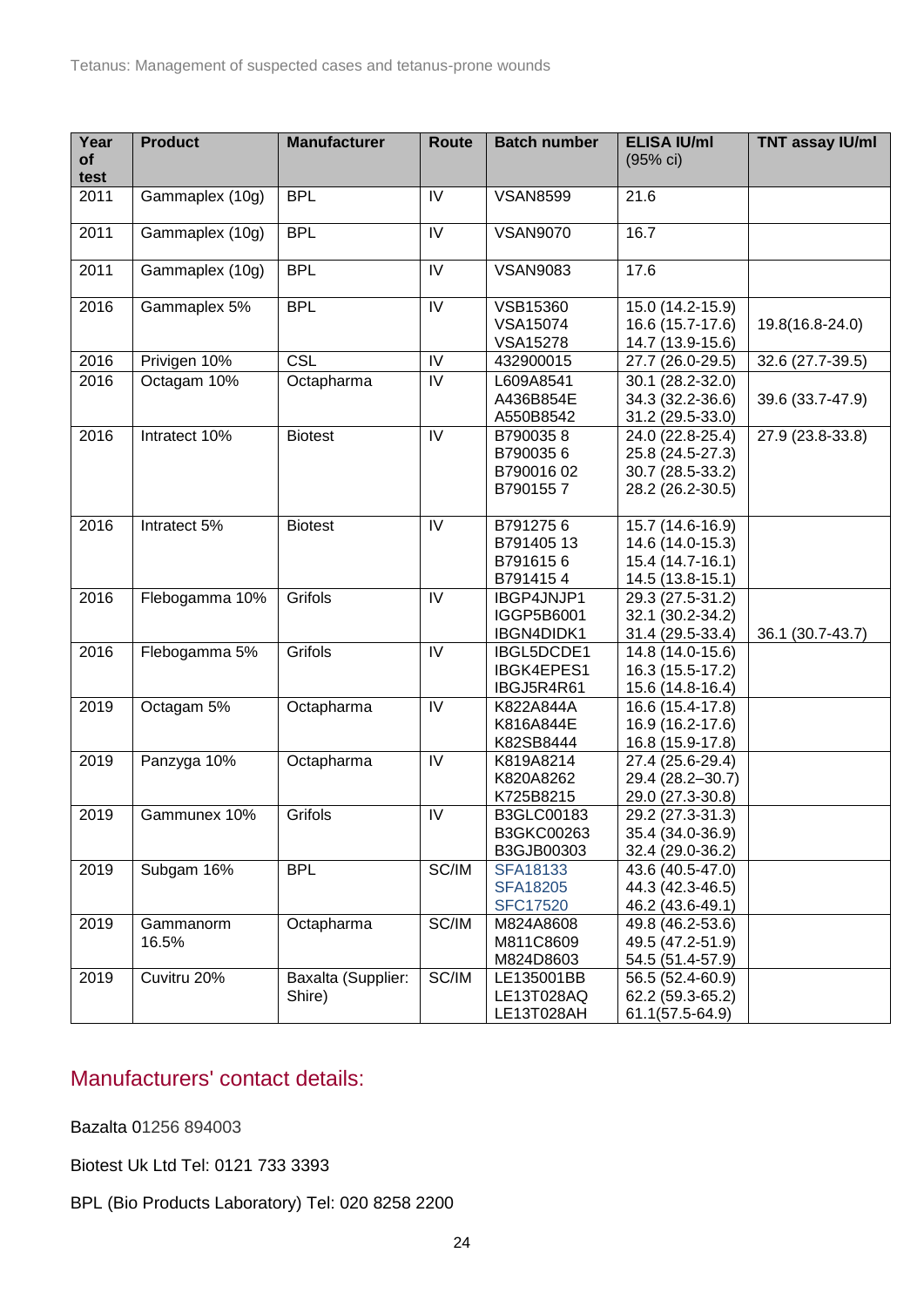Tetanus: Management of suspected cases and tetanus-prone wounds

CSL Behring 01334 447400

Grifols UK ltd Tel: 0845 2413090

Octapharma 0161 837 3771